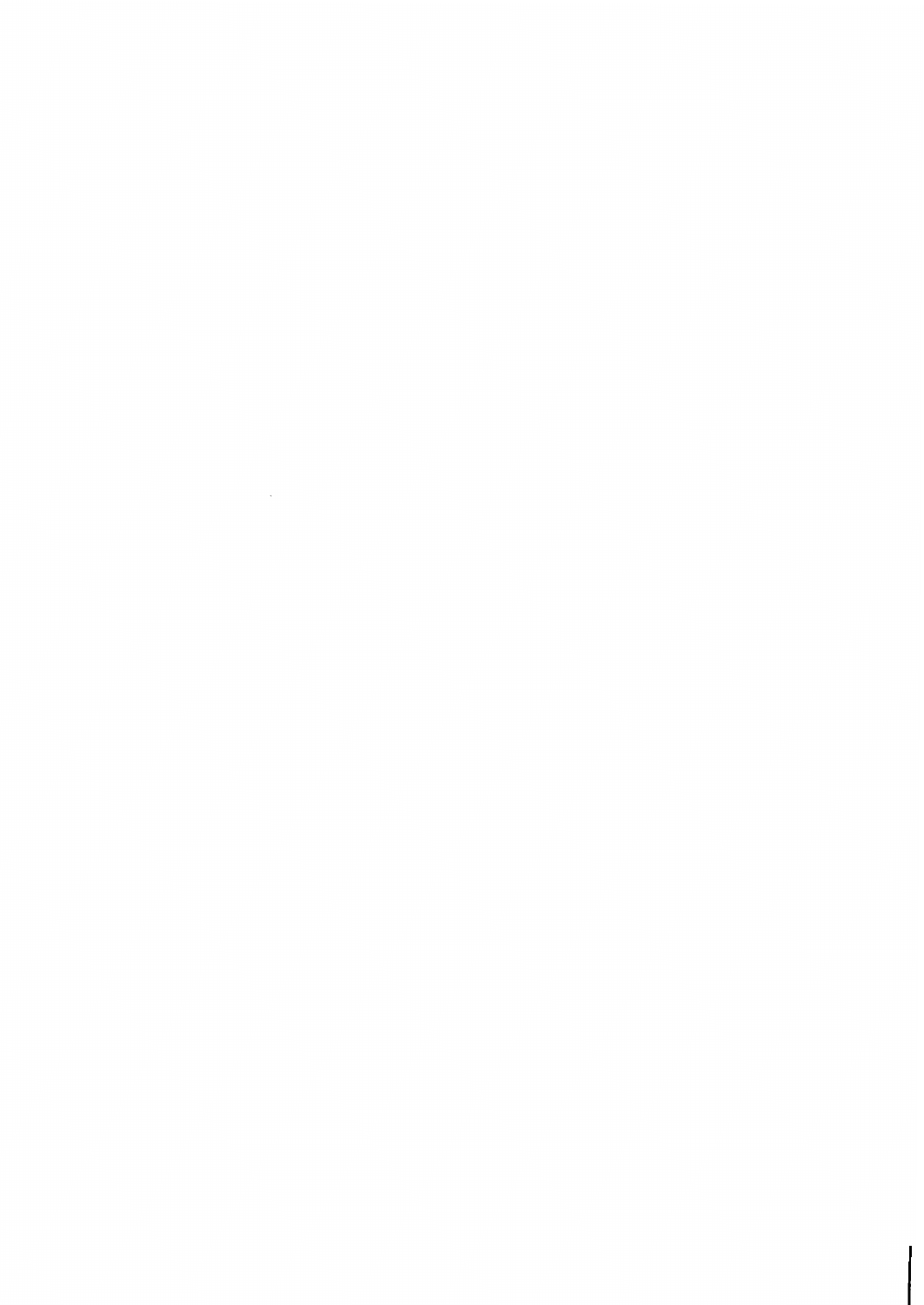## COLLABORATIVE PAPER SERIES ON COMPARATIVE ANALYSIS ON APPLICATION OF DECISION SUPPORT SYSTEMS IN R & D DECISIONS

This series of papers are a product of collaborative research coordinated through IIASA's Management and Technology Area. The collaborating institutions are Hungarian State Office of Technical Development (personnel: Anna Vari, Janos Vecsenyi, Laszlo David); Decision Analysis Unit, Brunel University, England (Personnel: Patrick Humphreys, Lawrence D. Phillips); All-Union Research Institute of Systems Studies, USSR (Personnel: Oleg. I Larichev).

The papers report case studies prepared by the personnel from the collaborating institutions based on their own, and their colleagues' work in their own institutions. They worked together as a team in developing the methods for the analysis of these case studies whch are described in the first paper in the series.

IIASA provided support for this work through its telecenter for cornmunication between the investigations, and provided facilities for short term meetings between the investigations at IIASA for development of case studies and their comparative analysis. Particular MMT staff were Ronald M. Lee, Nora Avedisians, and Miyoko Yamada, who is the editor of this series.

**A** summary of this comparative analysis, based on the first four case studies in this series was presented at the IFIP/IIASA Conference on *Processes* and *Tools for Decision Support,* Laxenburg, Austria, July, 1982.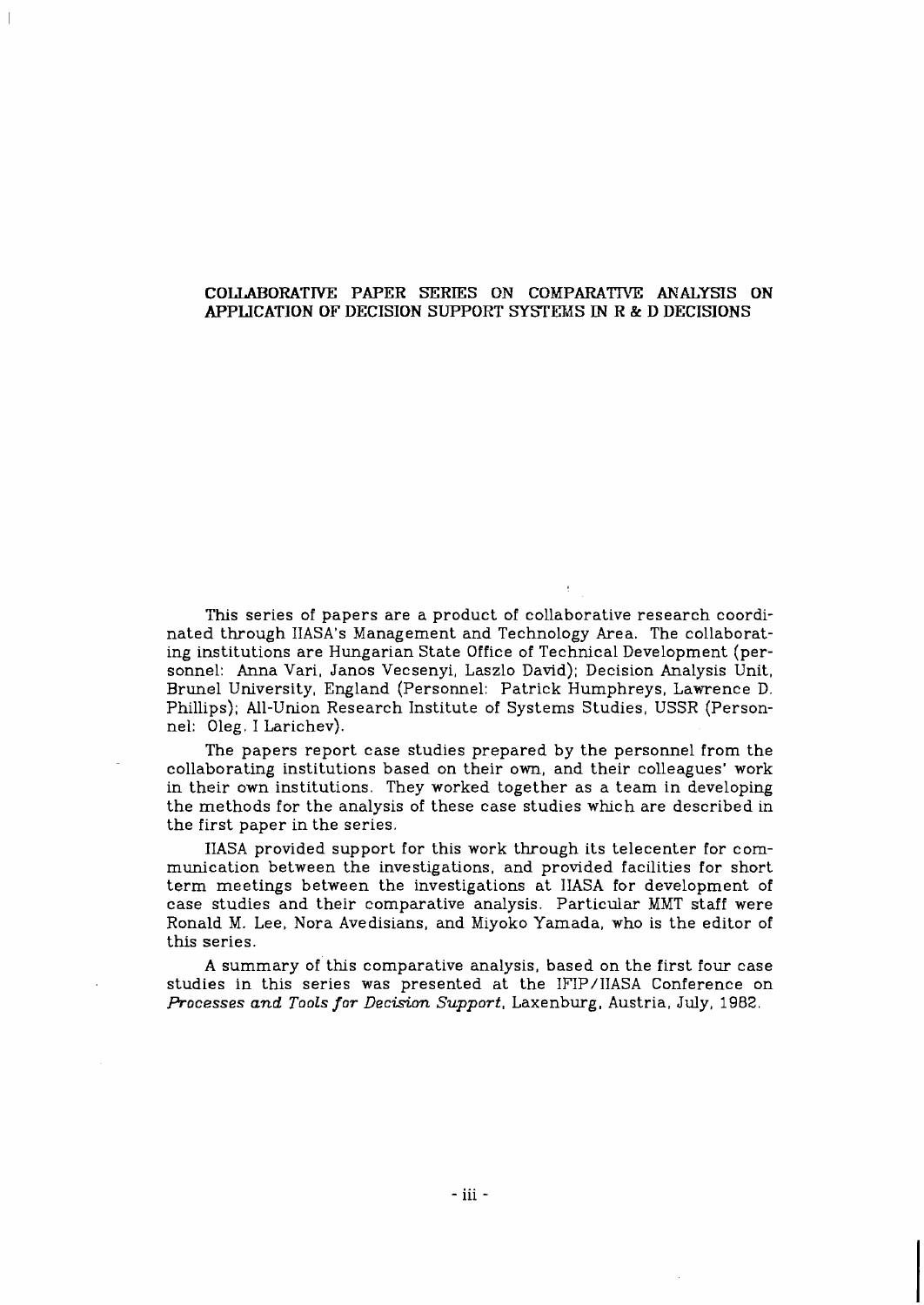The papers in this series are

- 1. Humphreys, P.C., A. Vari and J. Vecsenyi: Methods for analyzing the effects of application of Decision Support Systems in R & D decisions (CP-82-69).
- 2. Vari, A. and L. David: R & D planning involving multicriteria decision analytic methods at the branch level. (CP-82-73).
- **3.** Vecsenyi, J.: Product mix development: strategy making at the enterprise level. (CP-82-74).
- 4. Larichev, 0.1.: A method for evaluating R & D proposals in large research organizations. (CP-82-75).
- 5. Humphreys, P.C. and L.D. Phillips: Resolution of conflicting objectives in evaluating  $R \& D$  projects involving collaboration between industry and higher education. (CP-82-xxx, forthcoming).

The paper presented at the IFIP/IIASA conference will be published as Humphreys, P.C., 0.1. Larichev, A. Vari, and J. Vecsenyi, Comparative analysis of decision support systems in R & D decisions, in H.G. Sol (ed.), *Processes and Tools for Decision Support,* Amsterdam: North Holland, 1982. Another study in this series was published separately as L.D. Phillips: Requisite decision modeling: a case study. *Journal of the @erations Research Society, 1982, 33:303-311.*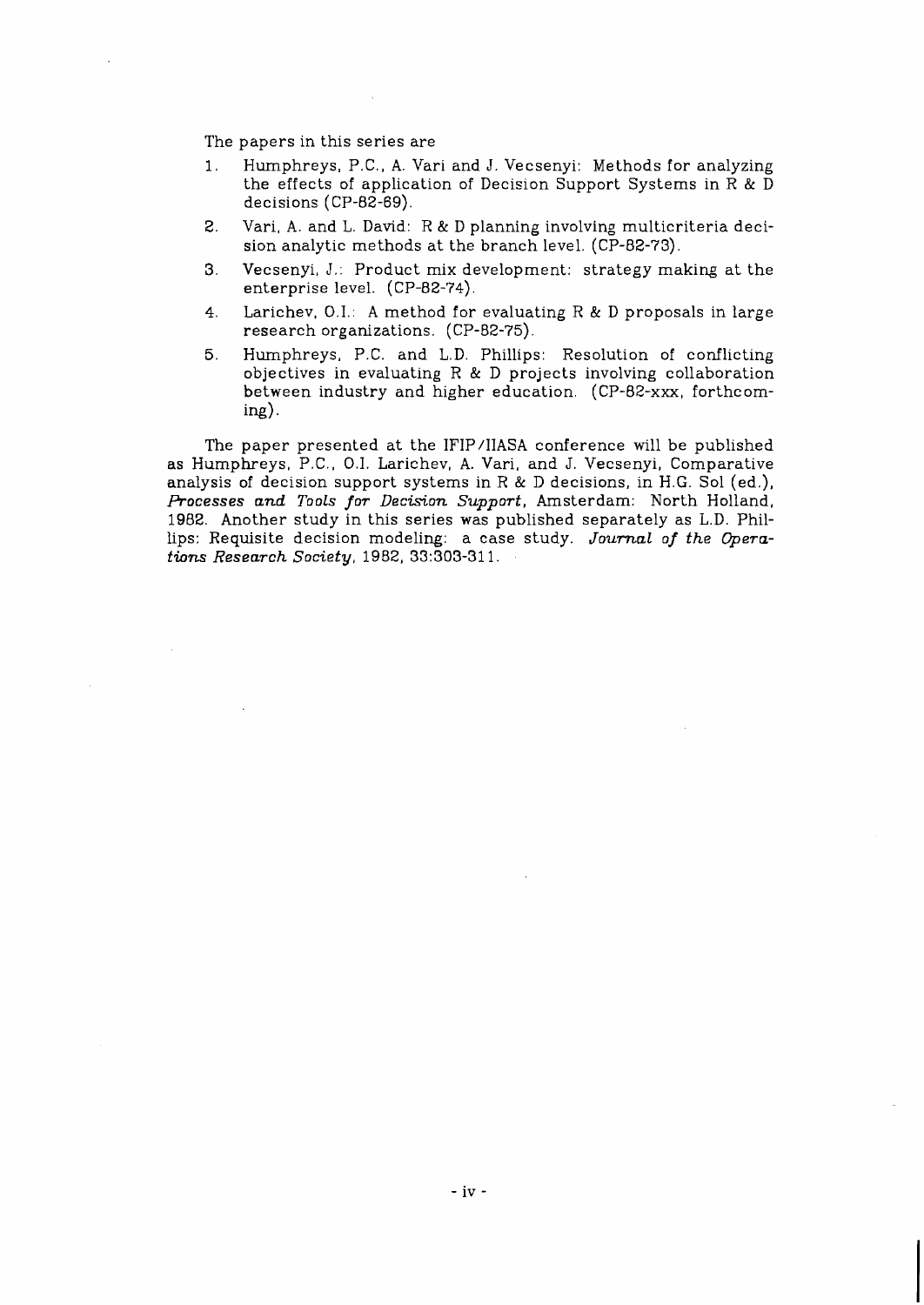## **ACKNOWLEDGMENTS**

The author's thanks are due to the contributors acting as consultants to Josef Kindler, Robert Kiss, and also to the directors and the other managers of the Chemical Works for their cooperation. The project of application of DSS was sponsored by the State Office of Technical Development which was invaluable in making this study. Many thanks to Istvan Kiss at Bureau for Systems Analysis who has directly supported our work.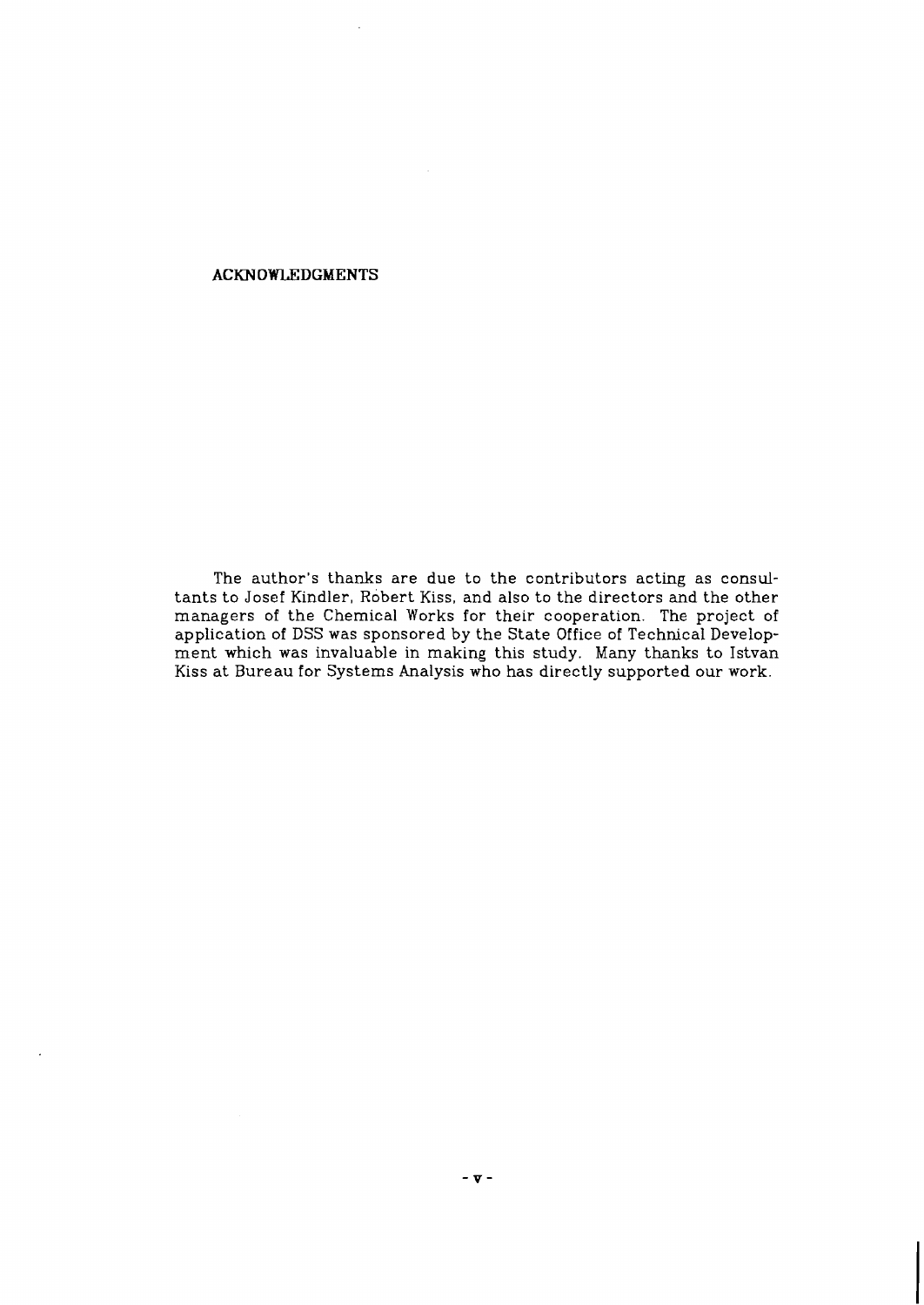$\label{eq:2.1} \frac{1}{\sqrt{2}}\int_{\mathbb{R}^3}\frac{1}{\sqrt{2}}\left(\frac{1}{\sqrt{2}}\right)^2\frac{1}{\sqrt{2}}\left(\frac{1}{\sqrt{2}}\right)^2\frac{1}{\sqrt{2}}\left(\frac{1}{\sqrt{2}}\right)^2\frac{1}{\sqrt{2}}\left(\frac{1}{\sqrt{2}}\right)^2.$ 

 $\label{eq:2} \frac{1}{\sqrt{2}}\int_{0}^{\infty}\frac{1}{\sqrt{2}}\left(\frac{1}{\sqrt{2}}\right)^{2}d\theta.$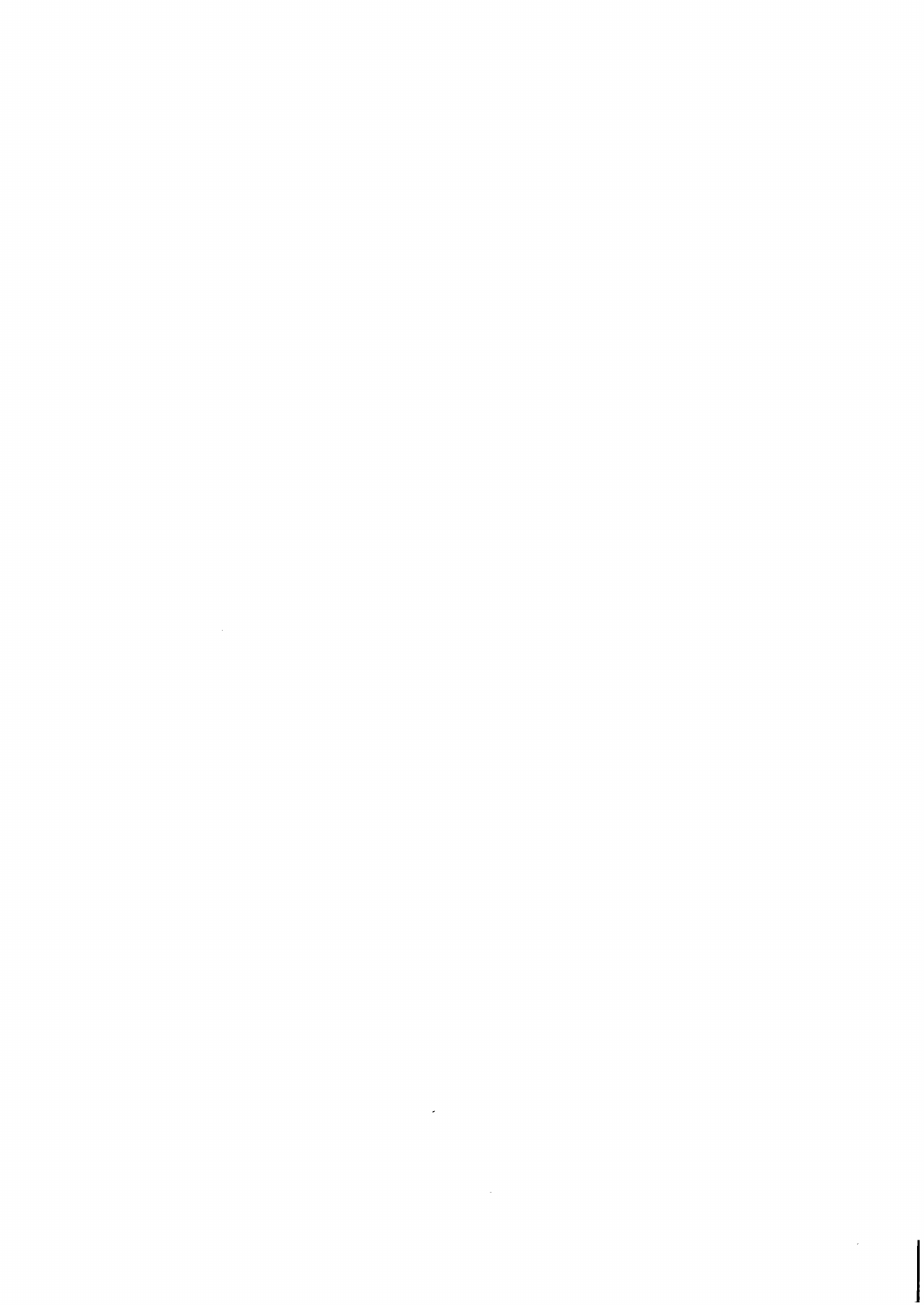# **CONTENTS**

 $\sim 30$ 

| L   | <b>INTRODUCTION</b> |                                                   |    |  |  |
|-----|---------------------|---------------------------------------------------|----|--|--|
| II. |                     | THE PROBLEM SITUATION                             | 3  |  |  |
|     |                     | Round 1                                           | 3  |  |  |
|     | Round 2             |                                                   |    |  |  |
| Ш.  | ROUND 1             | 5                                                 |    |  |  |
|     | А.                  | Responsibility and Motivation of Parties Involved | 5  |  |  |
|     | В.                  | The Function of the Expected Results              | 7  |  |  |
|     | C.                  | Stages in the Analysis                            | 7  |  |  |
| IV. |                     | CONSEQUENCES OF IMPLEMENTING A DSS IN ROUND 1     | 21 |  |  |
| V.  | ROUND <sub>2</sub>  |                                                   |    |  |  |
|     | А.                  | Responsibility and Motivation of Parties Involved | 23 |  |  |
|     | В.                  | Stages in the Analysis                            | 24 |  |  |
|     | C.                  | The Roles of the Parties Involved, Interfaces     | 27 |  |  |
| ਯੁ  |                     | CONCLUSIONS                                       | 28 |  |  |
|     |                     | Effects of Changes Between Round 1 and Round 2    | 29 |  |  |
|     |                     | REFERENCES                                        | 31 |  |  |

 $\boldsymbol{\cdot}$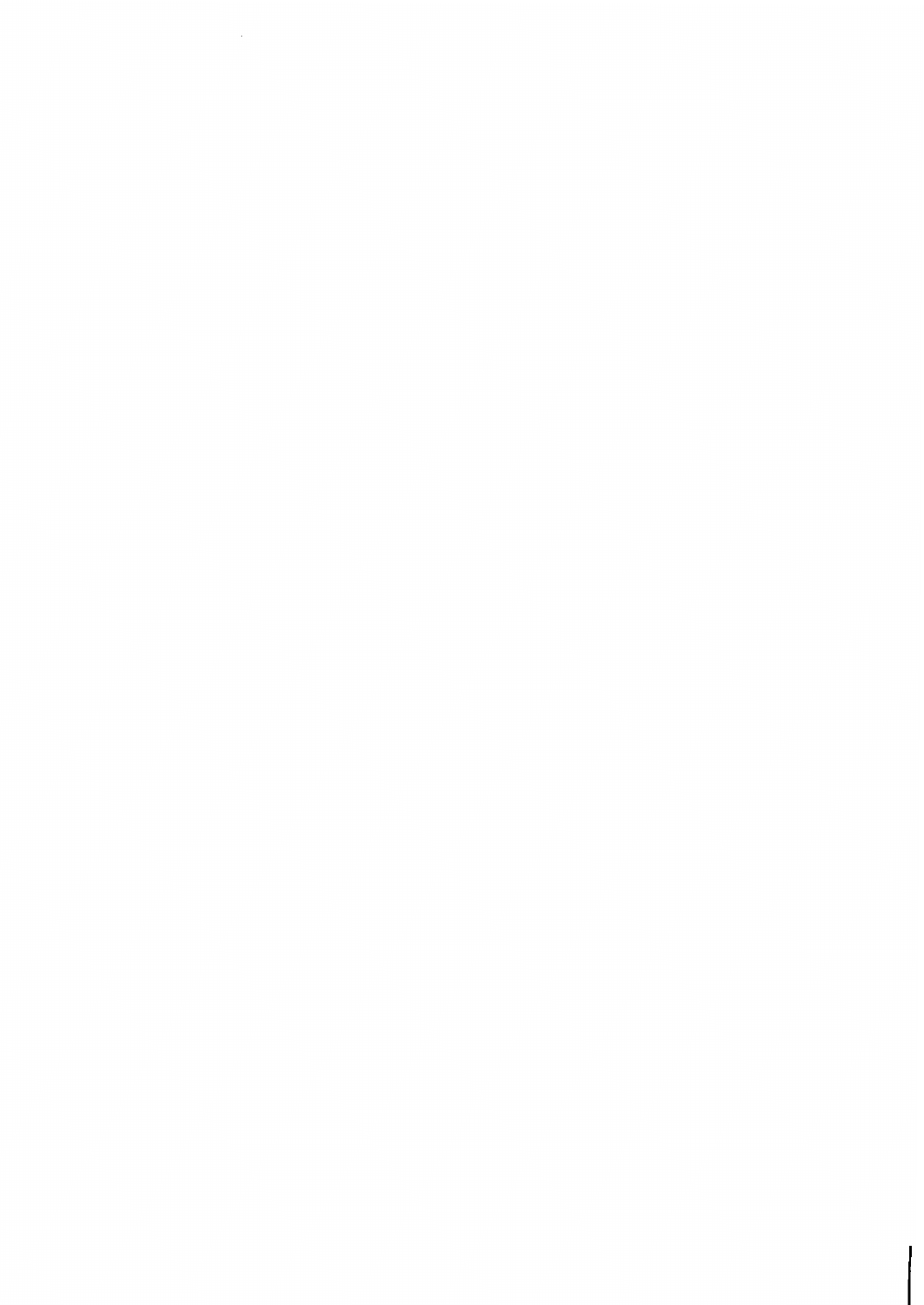### **PRODUCT MIX DEVELOPMENT: STRATEGY MAKING AT THE ENTERPRISE LEVEL**

J. Vecsenyi

## **I. INTRODUCTION**

This case study is presented with the aim of providing an insight into how a decision support system **(DSS)** was applied in two cases at a Hungarian chemical works (CW) for formulating development and production strategies.

**R** & **D** strategy-making is quite often based on the assessment of R & **D proposals.** In this case, these are new ideas and previous R & **D** results to be evaluated. Very rarely, it occurs that  $R & D$  strategy-making is based on assessment of actually manufactured products. This was, however the case in strategy-making in the CW during the rounds discussed in this paper. Here, R & D strategy was formulated on the basis of analyzing the actual mix of products being fabricated (the product-mix), revealing the weak points and requirements for development of the individual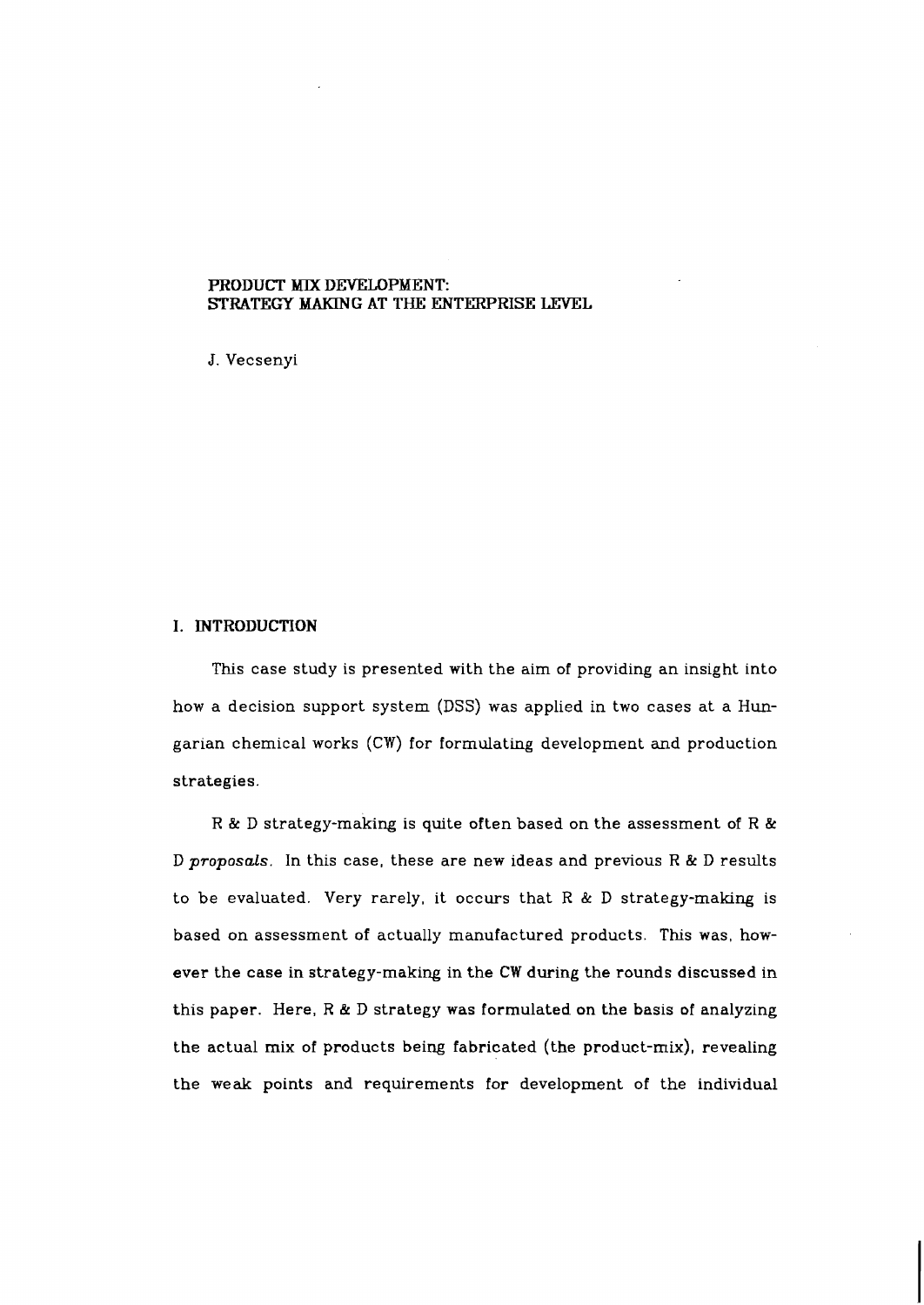products in the mix. The same analysis was also considered appropriate for showing what the preferred products should be when completing production plans. The procedure used did not focus on the assessment of alternative  $R \& D$  projects as such, only their components, i.e., preferences between products for development and production. This, of course, does not mean that the assessment of the R  $\&$  D projects themselves should be omitted from strategy making. However, the DSS applied here did not cover this area.

The cases described here constitute two rounds in the overall strategy making decision process at **CW. (A** discussion of rounds and stages within rounds is given in Humphreys et al. 1982a.) The DSS used in each of the rounds was seen by both decision makers and consultants (analysts) as a procedure generating multi-attribute utilities of the product-mix (MAU-P) based on individual and group work, supported by computer programs. For describing DSS several definitions have been proposed. Here we follow the wider definitions given by Keen and Hackathorn (1979) and Humphreys et al. (1982b).

These view the "system" as a whole including both people and automated support techniques, which can be developed dynamically, starting from a situation which is initially well structured. Repeated application is one of the crucial factors in DSS development, as more information about structure is available in later applications, given appropriate analgsis of prevlous rounds in which the **DSS** has been applied. In the cases described here, there were two applications of **DSS,**  the first in the first round, of strategy making, starting in 1979, and the second one in the next round, which started in 1981.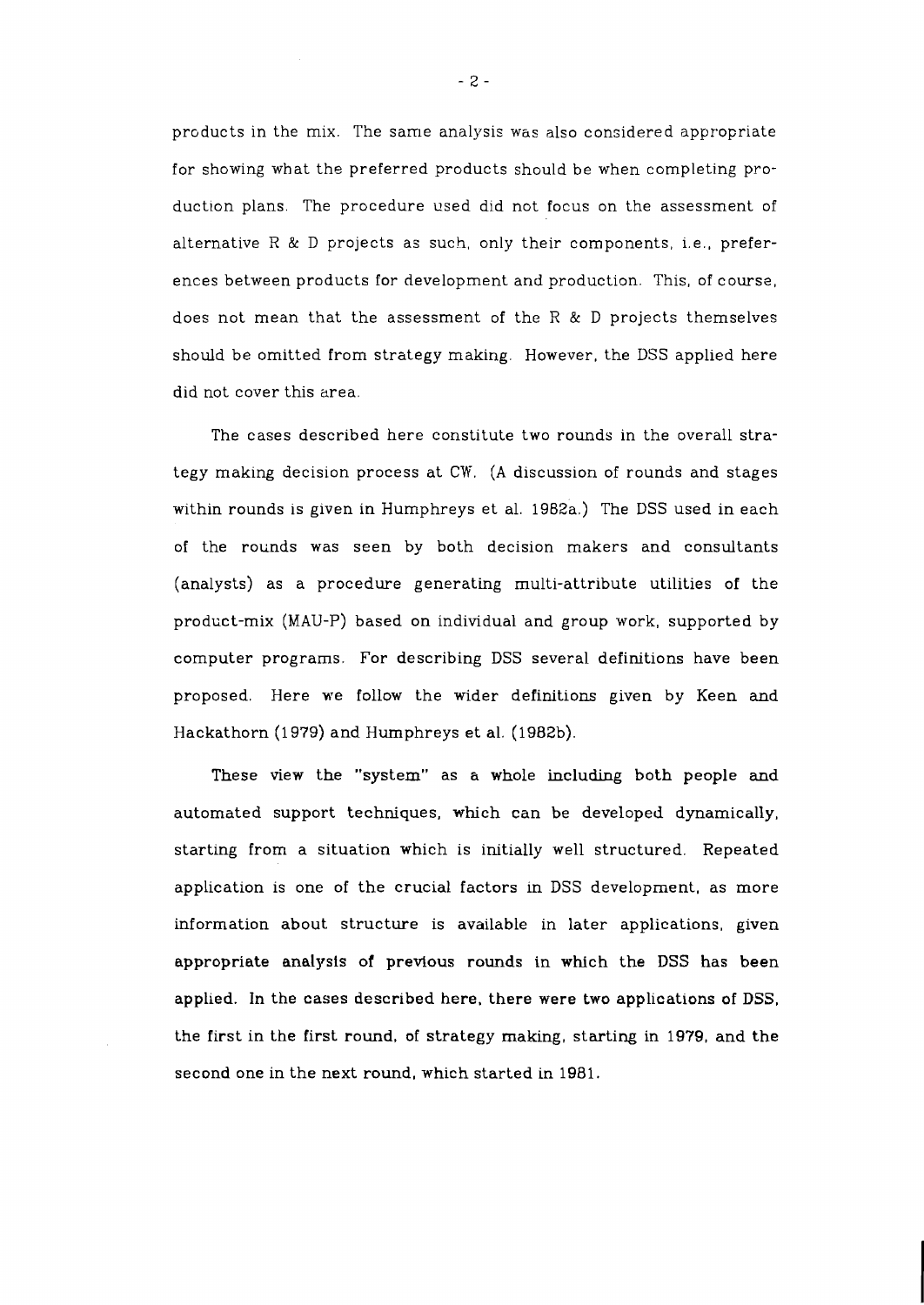#### **11. THE PROBLEM SITUATION**

### Round 1

At the time of the first round the situation of the enterprise (a chemical works producing plastic articles, pesticides, intermediaries used in the pharmaceutical industry, and other organic and non-organic chemicals) was uncertain. The rate of development of the firm had decreased, it had economic troubles, the ministry wanted to reduce the autonomy of the CW by fusing it with a larger enterprise. But as a last chance new top managers were invited to help in solving the problem of the company by making a strategy for development. One of these decision makers responsible for the success and survival of the firm initiated the analysis of the problem by decision analytic tools. In a postgraduate course on management science at the Department of Industrial Engineering, Technical University of Budapest, he had become familiar with multiattributive utility theory and its practical use. He believed that ths new method would be better than the traditional cost-effect, market position evaluation.

The problem was defined at the outset of the round on the selection of the products to be developed, maintained or omitted from the product mix. This, however, was only part of the overall R and D policy making for CW, which was to determine the development and production strategy for the next one to five years. The method of decision analysis as well as the supporting computer software were developed by a team of decision analysts (the **consultants)** from the Bureau for Systems Analysis of the Hungarian State Office for Technical Development, the Technical Univer-

 $-3-$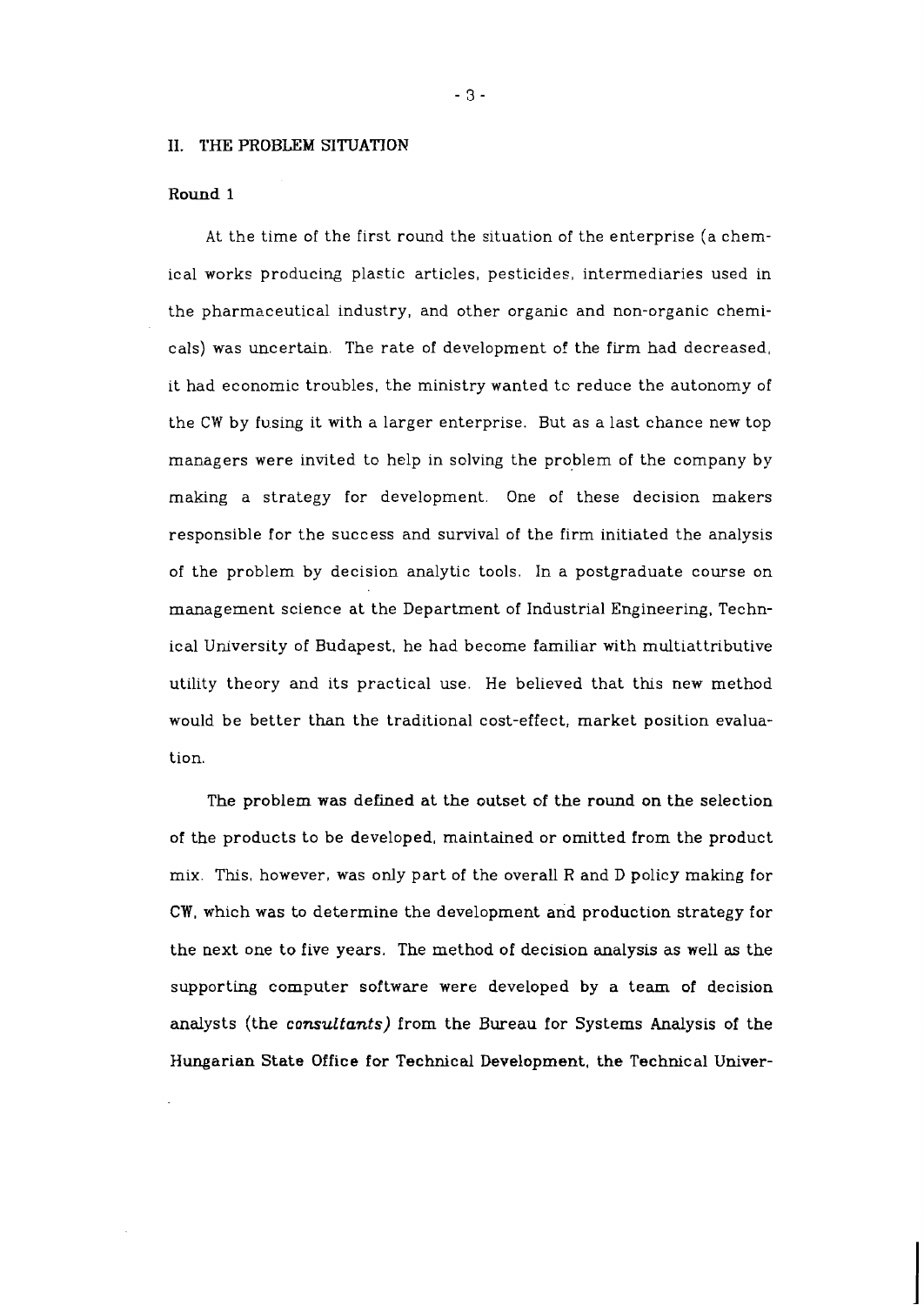sity, Budapest and Management School, Ministry of Industries, Esztergom, Hungary.

#### Round 2

Two years later there was a second round in the process. The mode of initiation of the analysis, the definition of the problem and the method of use of DSS remained the same. However, at that time the situation of CW had improved. In the interim period between the rounds the firm has gradually started to develop, its economic state had stabilized, and its independence had been assured. Consequently, the motivation of the participants in the round for DSS had changed. In Round 1, decision makers perceived the use of DSS as one of the tools of survival but in Round 2 DSS was perceived by decision makers only as a good help for reevaluating the previous strategy based on the results of DSS in Round 1.

The composition of the participants in the round also changed. In Round 1 representatives of state authorities and of related organizations (e.g., foreign trade companies, association of chemical enterprises, etc.) were also involved in the process of **DSS.** However, in Round 2, only internal experts were involved. In Round 1 the involvement of external representatives was one of the ways of getting their benevolent support in helping the survival of the CW. They thus played the role of *faciliiators* in the decision making processes in this round. In Round 2 there was no need for such explicit participation of external facilitators.

In the following sections we shall consider the stages in Round 1 in detail, and then give an overview of Round 2.

 $-4-$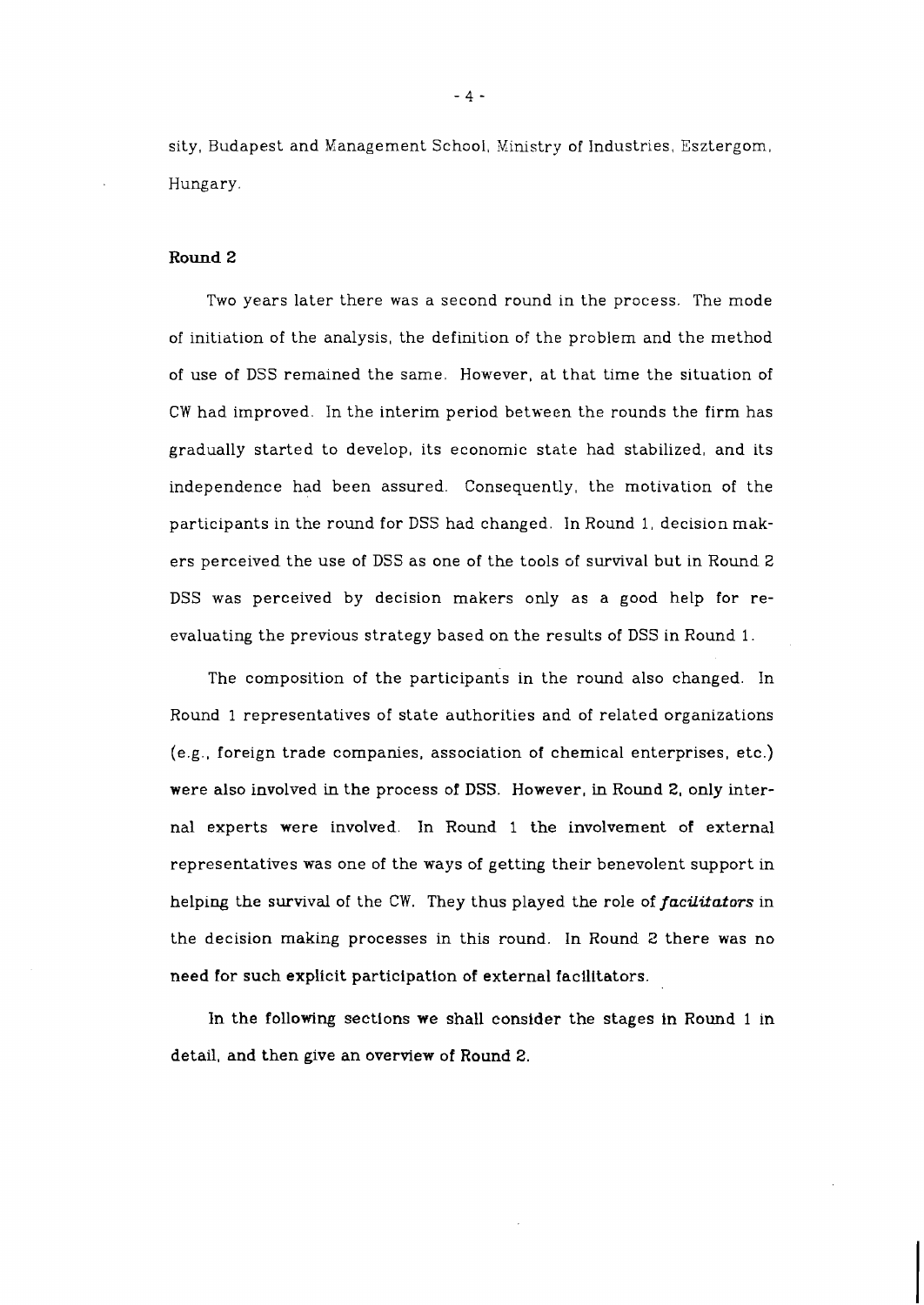## **III. ROUND 1**

### A. Responsibility and Motivation of Parties Involved

The *decision makers* in the round (the board of top level managers) were responsible for the determination of company strategy. However, they knew that. they also had to "set an example" to decision makers at a higher level (in the ministry) if the company was to survive as independent. At this higher level, they acted as *proposers*, recommending their methods of analyzing the problems of the company as the basis for *their*  good strategic planning (as against the alternative of being fused as a component into some other strategic plan). Hence their motivation was quite complex, being oriented towards three goals:

- (i) rationalizing their decision by basing them on more reliable information;
- (ii) getting the collaboration of lower level managers in carrying out the strategy (they were new in their positions);
- (iii) having a tool for convincing higher level authorities (the ministry) by "setting an example" to them by solving the company's problems by using up-to-date tools (this served the decision makers in their *proposer* role).

The *experts* involved in this round were middle level managers and key figures in specific economic and technical fields. They were responsible for providing reliable and detailed information about several, or all of the products of the company on several or all of the attributes considered in the decision analysis, according to their perceived expertise. In Round 1, representatives of state authorities, foreign trade companies, and the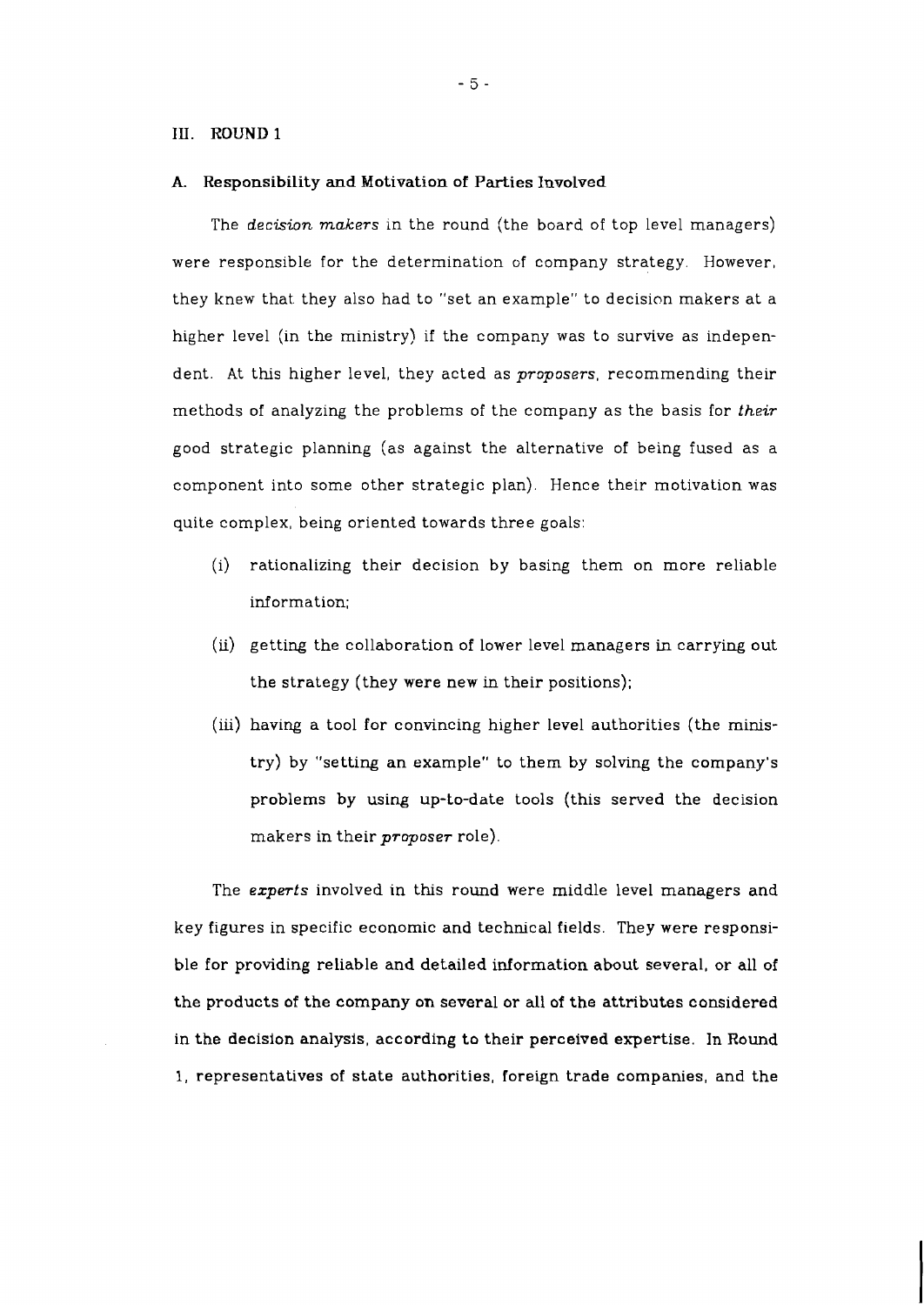association of chemical enterprises responsible for the affairs of the company were also involved as *external experts.* But they were involved only at stage **2** in the round (see below), when they were invited to assign weights to the attributes.

The *internal ezperts* were motivated by the possibility of

- (i) influencing the decision making process by using their information;
- (ii) explaining their views and preferences;
- (iii) convincing the new managers of their readiness for collaboration.

The motivation of the experts was not homogeneous and explicit. The external experts collaborated willingly, (of 18 external experts invited to participate in the attribute weighting procedure, 15 accepted the request). The challenge for the *external ezperts* was provided by the novelty of how their opinions were requested. Ths was by a formal letter written by the director of the CW. The letter contained a questionnaire asking for their opinion on the importance of each main attribute expressed (i) by ranking all attributes, and (ii) by rating each main attribute on an interval scale ranging from 0 (no importance) to 10 (extreme importance). For making their rankings and ratings they received guidelines containing examples.

**The** team of decision analysts, acting in this round as outside *consultants* were responsible for delivering methodological and managerial support for the decision maklng process. Consultants were motivated by two goals: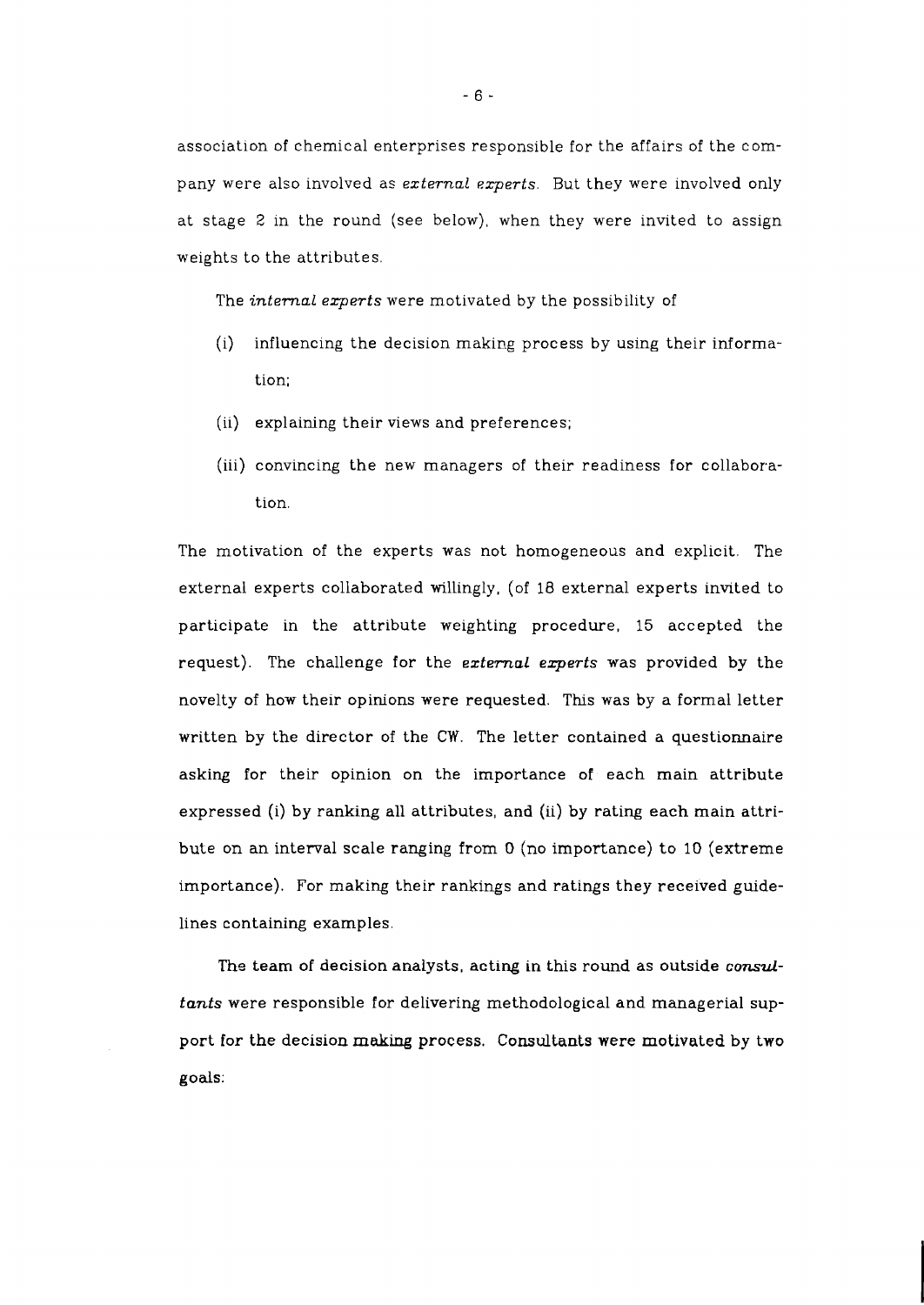- (i) developing and testing new methods for real life problem solving
- (ii) proving that the information of the managers and experts can be effectively used in an organized communication process compatible with DSS.

### **B. The Function of the Expected Results**

The "function of the expected results" implied something different for everybody concerned with the decision making process in the round. Humphreys et al. (1982a) gives a general discussion of active views of effects of DSS that participants map hold (see their Figures 1 and 2). In our case, the most important function of expected results perceived by the *decision makers* was to have an insight into the product mix on whch their strategy could be viewed.

For *the experts*, the most important effect expected from the application of DSS was the communication of information. For *decision analysts,* the most important factor was the possibility for feedback about the appropriateness of their method.

### **C. Stages in the Analysis**

The DSS used in the round was seen by both *decision makers* and *consllltants* (analysts) as a procedure generating multiattribute utilities of the product-mix (MAU-P) based on individual and group work, supported by computer programs. Thls DSS supported the first four of the five stages outlined below. The five stages were: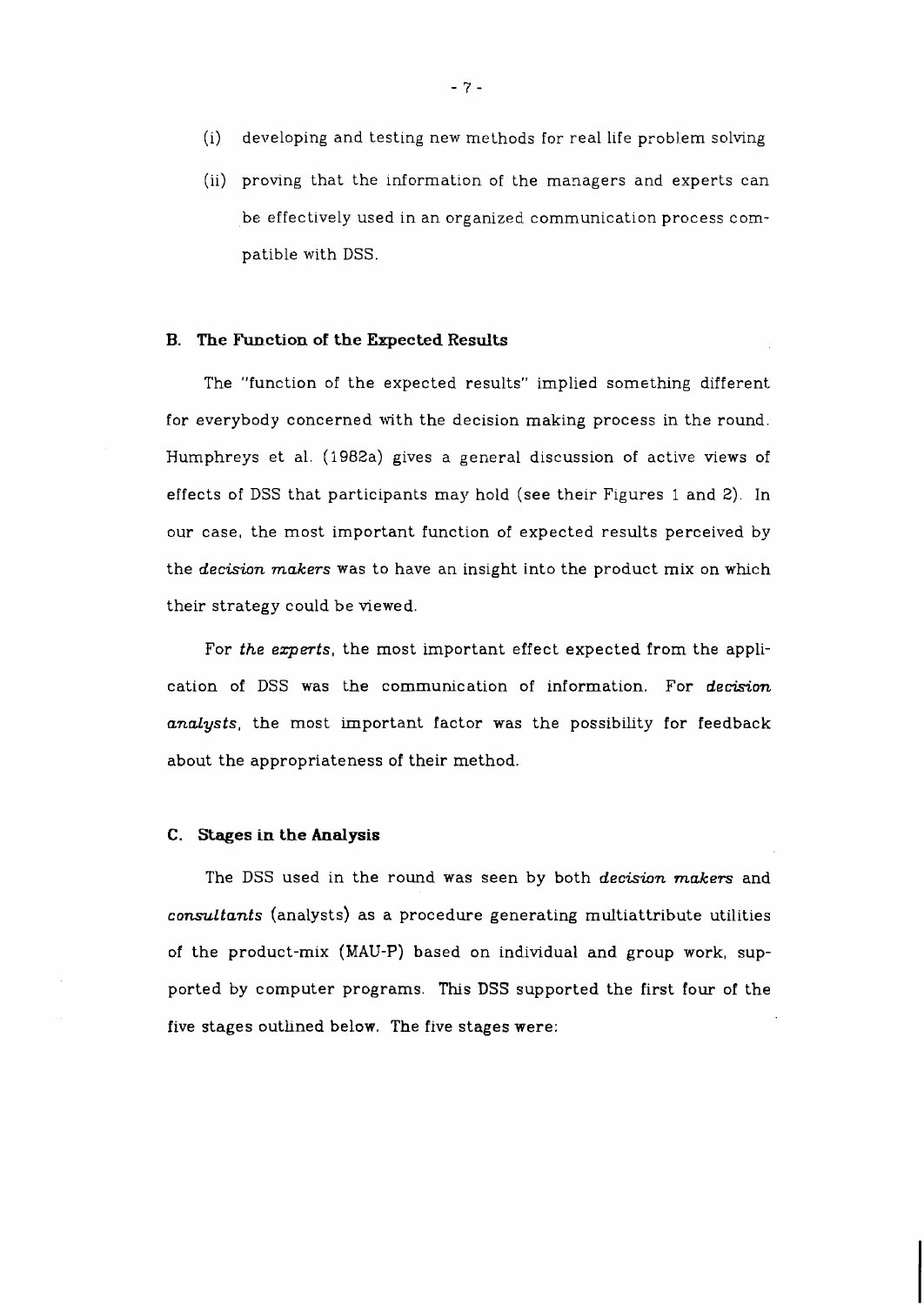- Stage 1: Exploration of attributes
- Stage 2: Weighting of attributes
- Stage 3: Assessment of alternative products
- Stage 4: Computation of multiattribute utilities of products in the mix

Stage 5: Strategy making

## Stage 1. Exploration of Attributes

Previously, the Hungarian State Office for Technical Development and the State' Planning Office had published a set of technical-economic criteria for evaluating product-mix and production structure (OT-OMFB 1978). This contained attributes appropriate for use in branch- level decisions. For this reason these sets of attributes needed to be adapted first for assessing products (rather than production structure) and secondly, for use in the actual CW application.

In the first step of adaptation, a list of ten main attributes and 56 subattributes for evaluating products were initially compiled by postgraduate students in industrial engineering. In the second step, this set of attributes was discussed and 'modified by 30 leading executives of CW resulting in a revised specification comprising 70 subattributes, while the main attributes remained unchanged (except for changes in interpretation).

When selecting attributes, we faced a problem frequently present in these cases, i.e., with how many attributes should we work? If several attributes are used, the picture will be differentiated but the aggregation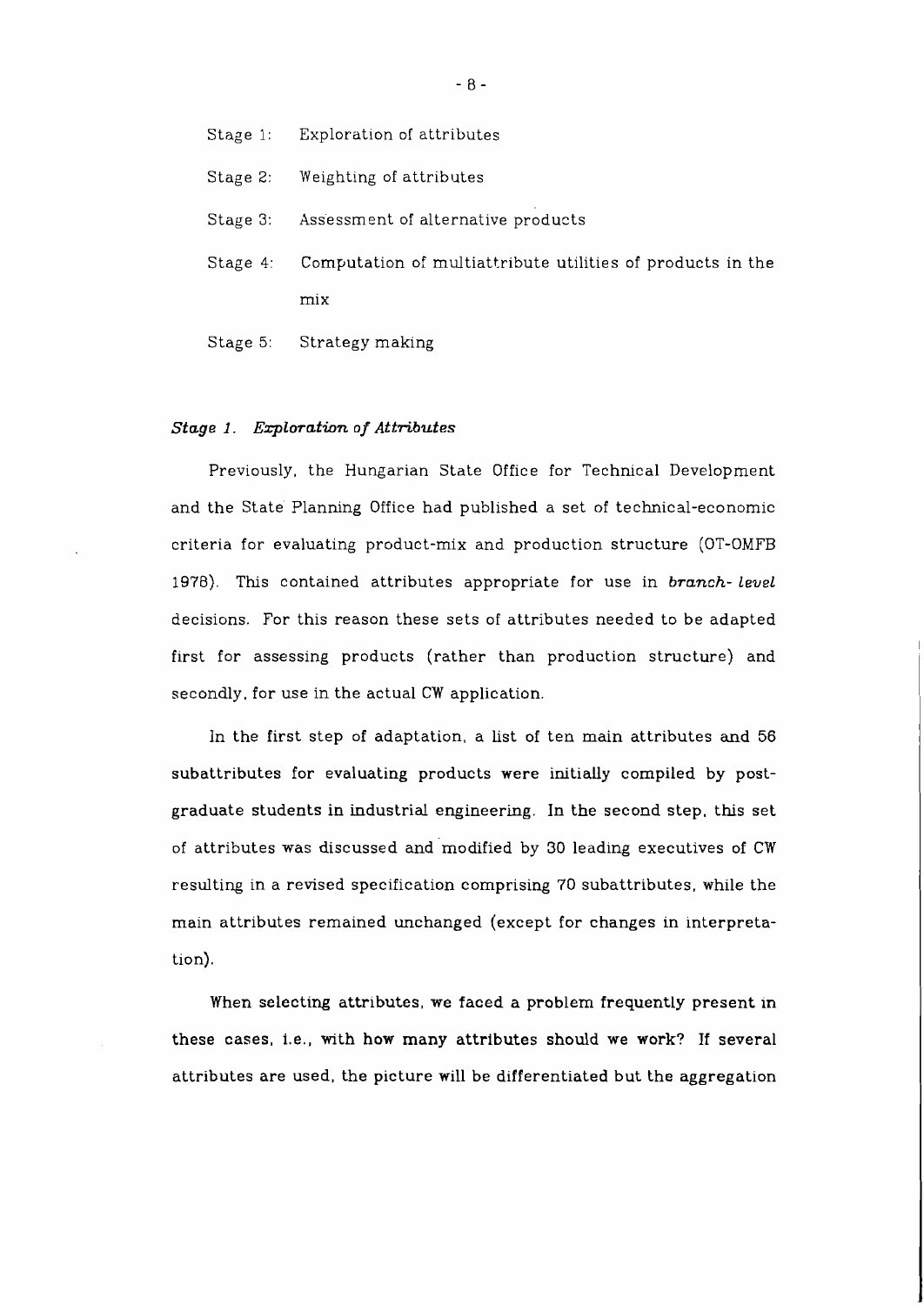will be more difficult. If only a. few attributes are used, the diversity of the evaluation is reduced, but the reliability of aggregation is increased or at least appears to increase. The pitfalls revealed here have been reported in a previous paper (Vari and Vecsenyi 1982).

In our case we adopted the following compromise: ten main attributes were selected, each being further differentiated with a set of subattributes to aid the interpretation of the main attribute.

The 10 main attributes were:

- $E1 -$  the "up-to-dateness" of the product
- $E2 -$  the significance of the product
- $E3 -$  the market and trade situation
- $E4 t$  echnical level of production
- **E5**  dimension of the production
- $E6 -$  raw material and energy supply
- E7 man power requirements
- E8 management needs
- E9 necessity for development
- $E10 -$  profitability

Each main attribute was verbally interpreted and the relative subattributes were listed. As an example, this listing is presented below for attribute **E2.** 

The *significance of the product* shows the importance of the given product for the manufacturing company rather than buyers and traders.

The subattributes to be considered are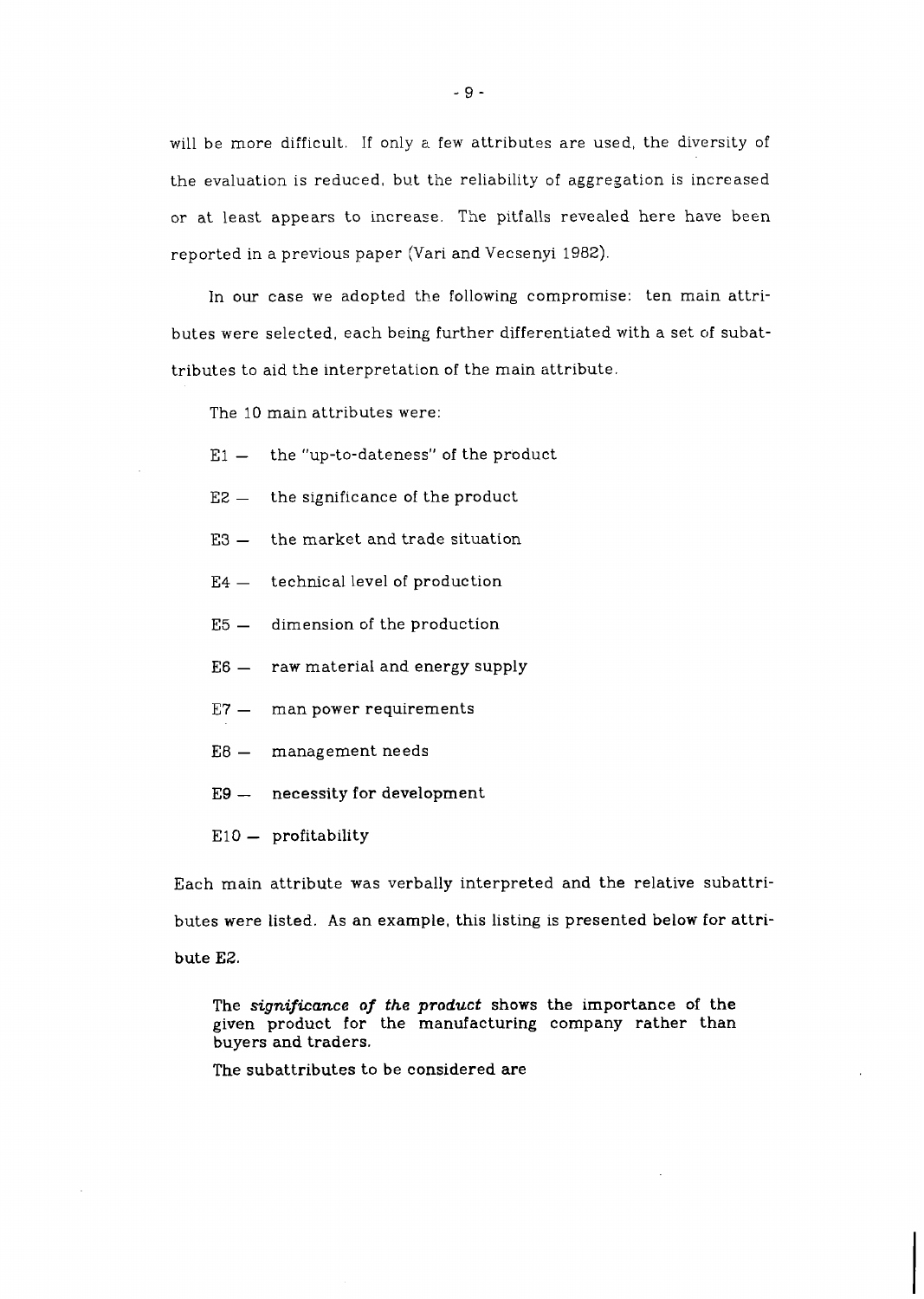- $E21 -$  ratio of the product production to total production
- E22 role of the product on the context of the internal production
- E23 ratio of the product production in home and international collaboration.

We are aware that two pitfalls have to be avoided when setting up descriptions of main- and subattributes in this way

- (i) Having too many subattributes increases the uncertainty of characterization of the main attributes because we do not know which subattributes are influential.
- (ii) Too few subattributes may make their use superfluous since the characterization of main attribute on its own may form a sufficient basis for evaluation of products on it.

In defining attributes, there may also be problems stemming from conflicts in means-ends relationships.

For example, in the 10 attributes incorporated in the **DSS,** there is a mixing of means-ends and condition characteristics (e.g.  $up$ - to- dateness of the product  $(E1)$  could be an ends but also the means in achieving pro*fitability* (E10), while the man- power requirement (E7) is an example of condition attribute). This problem is discussed further in Vari and Vecsenyi (1982). In "text-book" accounts of multi-criteria decision making attributes are generally generated from the objectives of the decision makers. Whlle it is known that it is often difficult to get an access to the decision makers' objectives and attributes, it is generally assumed that the attributes can always be deduced from the objectives. If it is not possible to find more closer contact with top level decision makers, the usual ploy is to suggest that attempts should be made to find out their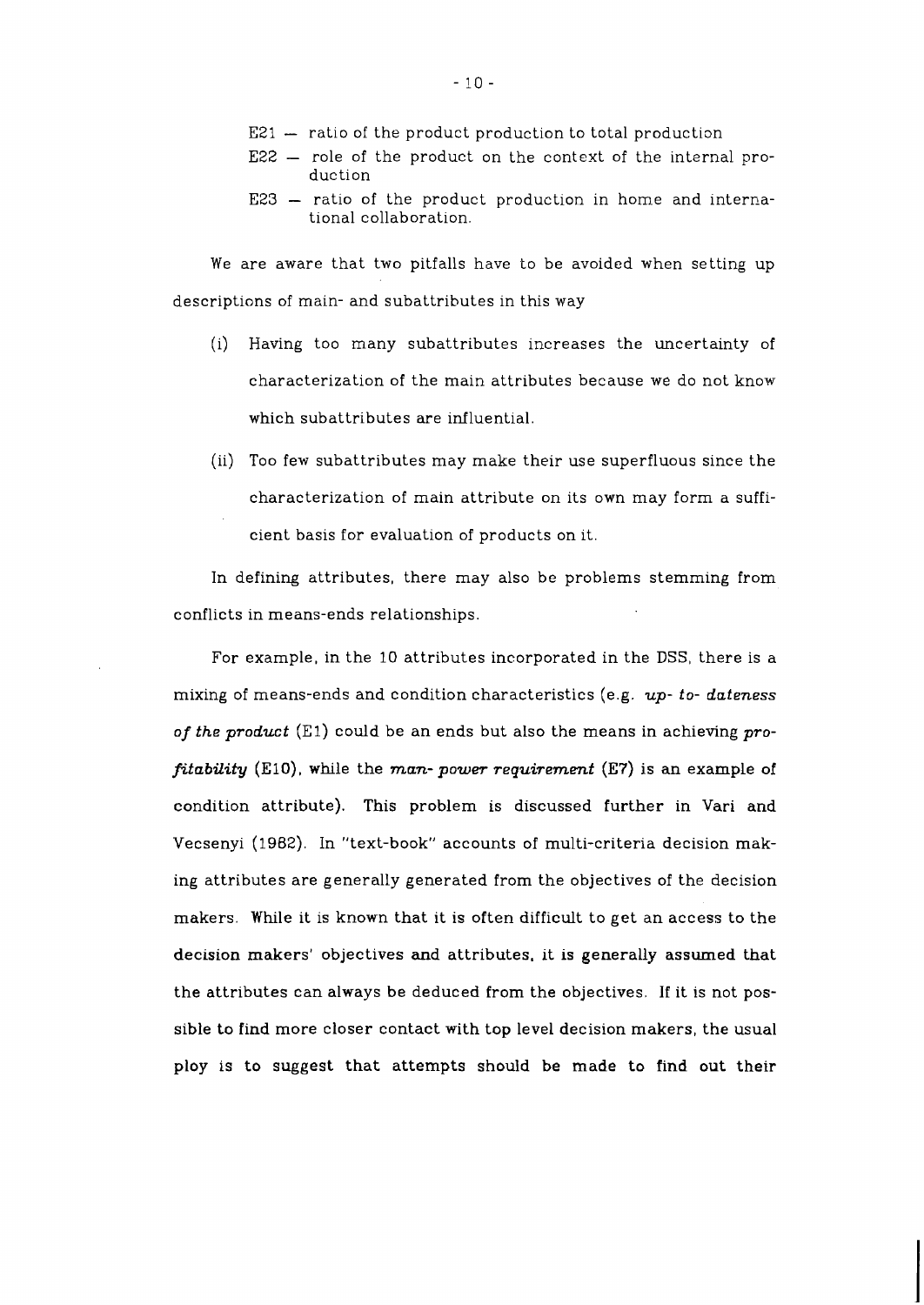objectives and attributes by different methods (e.g. through constructing Rand's decision score cards as used in the Polano project, see Goeller 1977). In our case the procedure actually employed was just the opposite of this, viz:

- (i) The consultants adopted the above-mentioned set of attributes and the inherent goal-system published and recommended by the central organs.
- (ii) This set of attributes was "translated into their own language" by more than 30 top and senior managers.
- (iii) The implicit and explicit objectives of the company were related to the set of attributes by decision makers.

An example for of one of the forms of relating objectives to a particular attribute is as follows:

"According to the *technical level* of *production* the related company objectives are those concerning the production of intensive technology with hgh productivity and a great variety of convertibilities".

Naturally, the compiled attributes were not viewed as being equally important, and so the next stage involved taking into account the differential importance of attributes by determining relative weights.

#### **Stage 2. Weighting of** *Attributes*

In this stage CW managers determined company objectives and requirements related to criteria, so that attributes of products related to these criteria could be evaluated. In support of this, the *consultants* (the analysts who designed the DSS) organized a training course for the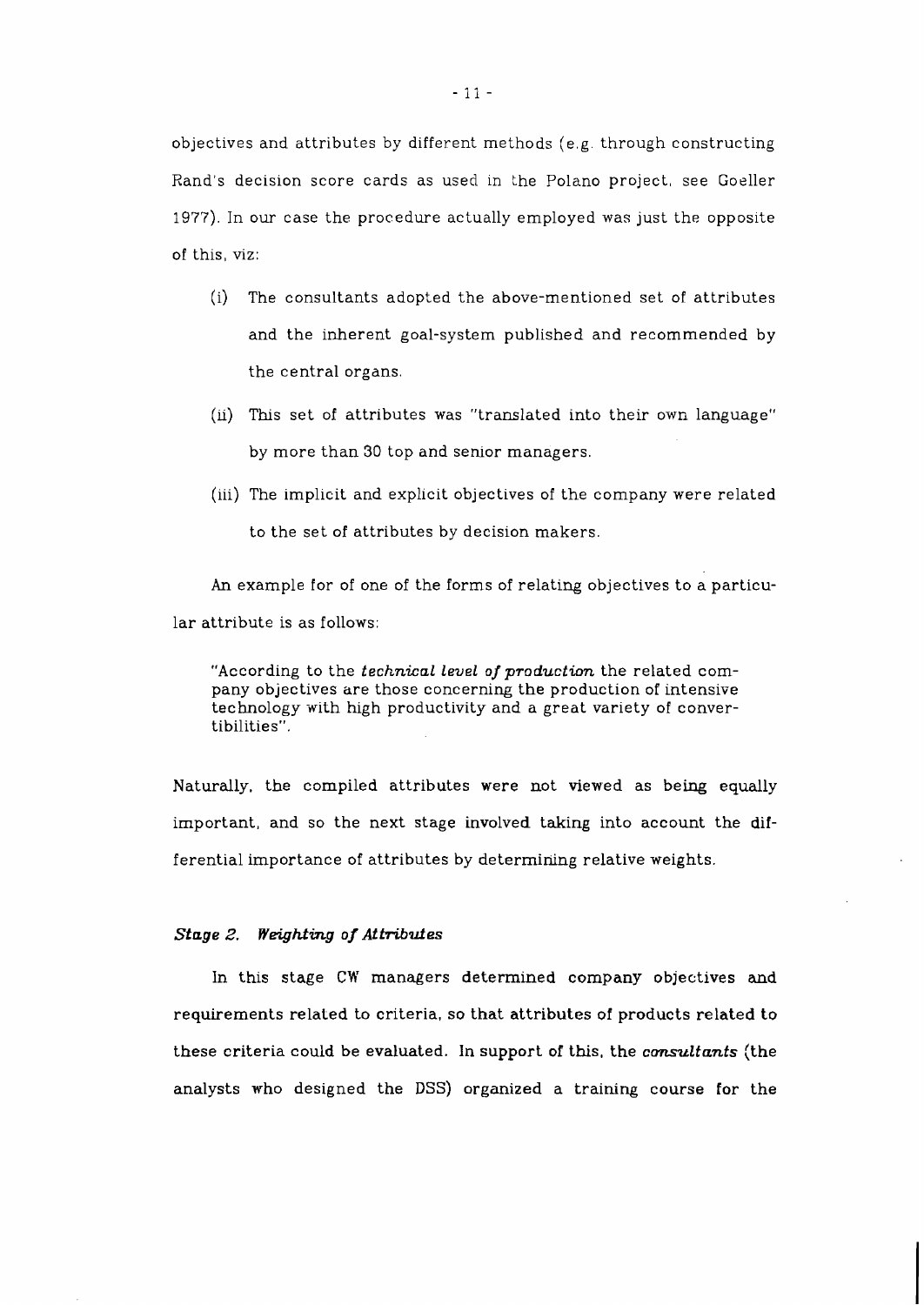participants on the methods of weighting attributes and assessments of the products and on the procedure of DSS.\*

Here, separate vectors of weights were elicited from all 78 participants in ths stage in the round (five top level executives, 38 medium level executives, 20 internal and 15 external experts). The director of CW also asked 15 external experts at the "higher level" discussed earlier (members of the supervising committee and representative of their respective supervisory committee at the ministry) to determine importance weights for the principal criteria. (Recall that at this higher level the director acted as a *proposer* rather than as a decision maker.)

The consultant analysts used clustering techniques to *compute*  pooled vectors of weights of the participants in the round. The automatic clustering was based on a computer program which considered the degree of concordance between clusters of vectors of weights. Kendall's coefficient of concordance was used as the index in determining clustering. Approximately ten "opinion groups" (middle level clusters) were identified through this clustering technique. The executives of the company discussed the similarities and differences between the results for the various opinion groups, and agreed that the model should be simulated using (separately) the vectors of weights from three groups:

(i) top executives of the company (coefficient of concordance=58.9%)

**<sup>\*</sup>This followed from the consultants' goels from the round, which were quite different from the motivations of the decision makers, viz: (1) developing and testing new methods for real**  life problem solving, (ii) proving that the information of the managers and experts can be ef**fectively used in an organized communication process compatible with DSS and** (id) **minimizing the faults on the basis of previous experiences**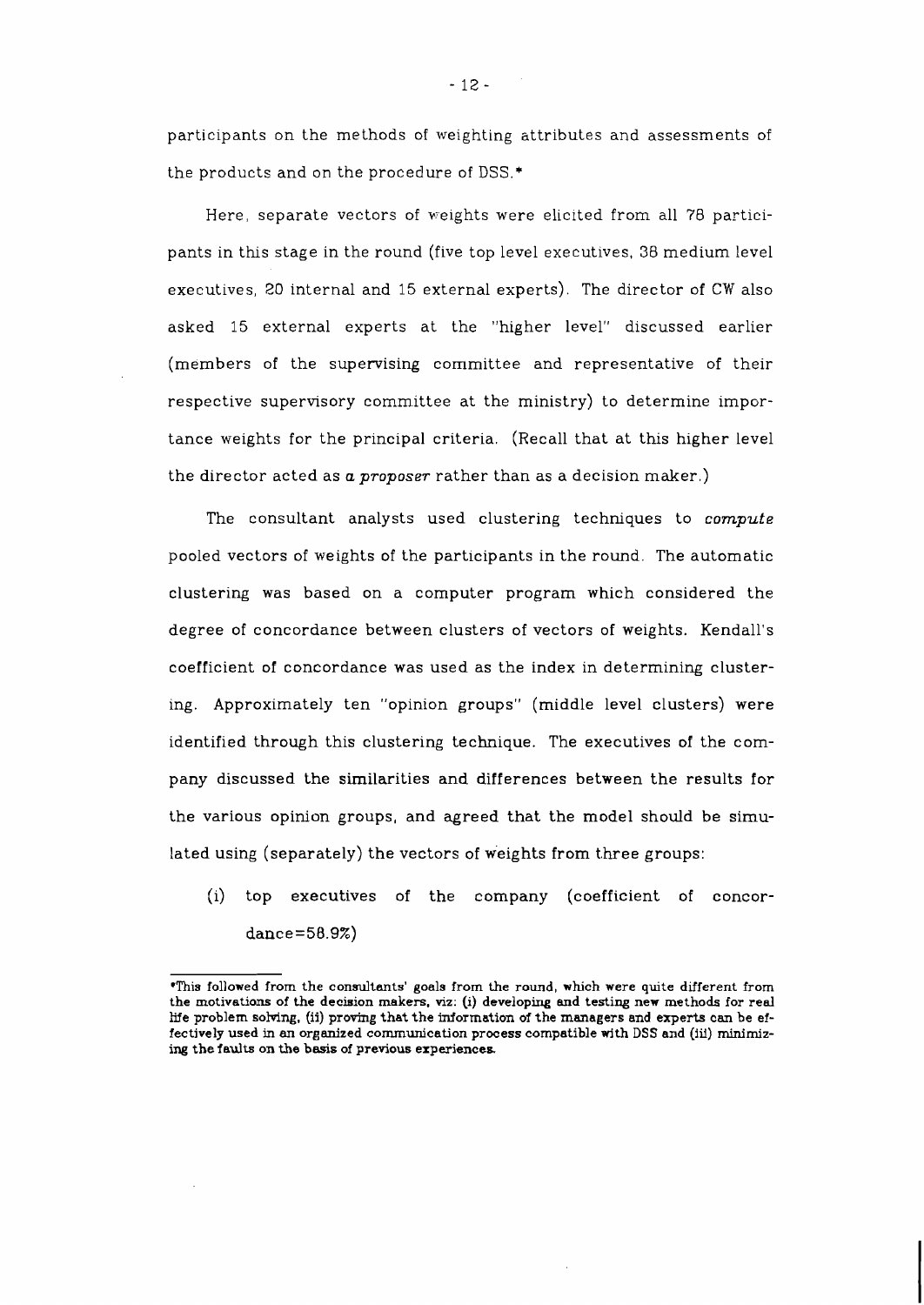- (ii) the opinion group of I4 decision makers clustered at the intermediate level in the cluster analysis of weights vectors for all 78 evaluators whose individual weights demonstrated the highest degree of concordance (92.8%), and
- (iii) the weights for the group of all 78 evaluators (concordance=59.9%).

The results of ranking and rating of attributes, aggregated for each of the three groups are shown in Table 1.

The value system of top managers **(11** members) reflected by ranks and weights is, in this sense, definitely more "forward-looking"\* than that revealed in the vector of weights averaged over all evaluators. This is

| Groups          | Top managers |         | Group with the | highest degree<br>of concordance | All 78 evaluators |         |  |
|-----------------|--------------|---------|----------------|----------------------------------|-------------------|---------|--|
| Attributes      | Ranks        | Weights | Ranks          | Weights                          | Ranks             | Weights |  |
| E1              | 3            | 6.64    | 4              | 6.00                             | 4                 | 5.72    |  |
| E2              | 4            | 6.00    | 3              | 6.54                             | 3                 | 5.83    |  |
| E3              |              | 7.18    | 2              | 7.92                             | S                 | 7.46    |  |
| E4              | 5            | 5.55    | 6              | 5.00                             | 6                 | 5.06    |  |
| E <sub>5</sub>  | 6            | 4.55    | 8              | 3.23                             | 8                 | 4.13    |  |
| E6              | 7            | 4.50    | 7              | 4.62                             | 5                 | 5.41    |  |
| E7              | B            | 4.18    | 9              | 2.85                             | 7                 | 4.67    |  |
| EΒ              | 10           | 0.73    | 10             | 1.38                             | 10                | 2.01    |  |
| E9              | 9            | 2.27    | 5              | 4.08                             | 9                 | 2.91    |  |
| E <sub>10</sub> | 2            | 7.09    |                | 9.0B                             |                   | 8.09    |  |

*Table* 1. Ranks and weights of the attributes for each of the groups chosen by CW executives as the basis for simulation.

<sup>\*</sup>Top managers often attempt to achieve the **satisfactory** level on a particular criteria (level of profit, prduction, output, etc.) in **many** cases. Such managers can be characterized as "backward-looking"; they are quite conservative and do not take many risks. **Jn** the opposite case, there are top managers who have to produce results w'nich are liable to be risky but may however, also be indispensable for survival. These kinds of managers can be character ized for "forward-looking".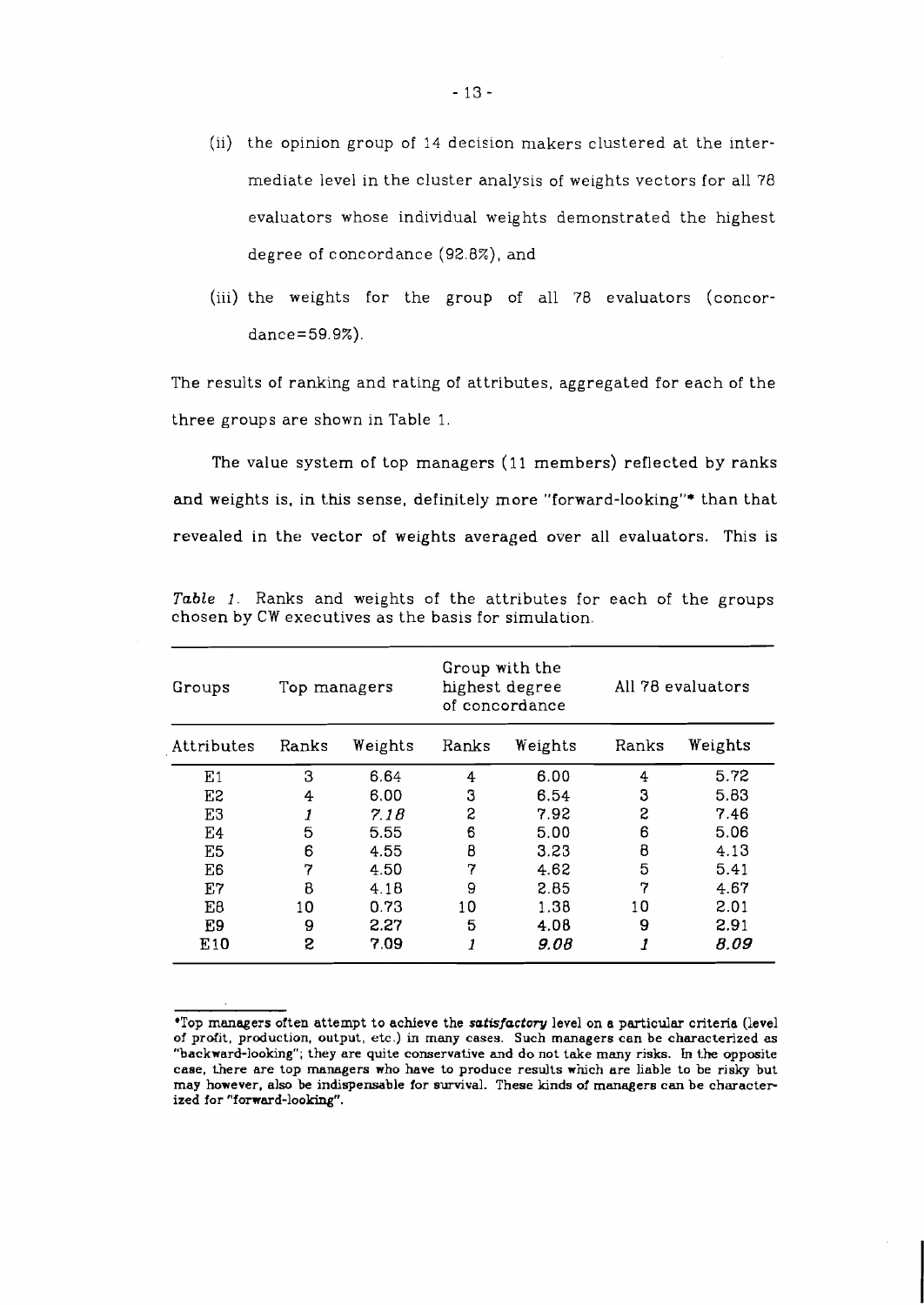shown by their preference of the market and trade situation (E3) as well as by that of the up-to-dateness of the product (El). This group can be called the market- oriented group.

The group with the highest degree of concordance (14 members) consisted partly of top and middle managers and partly of external experts. It was striking in this group that the necessity for development (E9) was considered more important than the other two groups. Since here  $profitability$  (E10) came first, we may call this group profit- oriented group.

According to the value system of all participants (78 members), it can be agreed that, here as well as in the previous group, profitability was ranked first. It can be assumed that, in this case, too, as in the group with the highest degree of concordance, in the minds of the evaluators, this attribute is reflected as a common factor. Otherwise, the overall value system appears rather conservative.

This model as applied, was able to take the different opinions into consideration by evaluating products under each of the alternative weighting schemes. Consequently, there was no need to unify the revealed divergence of opinions either by exercise of power or by seeking consensus.

### **Stage 3.** Assessment of the Alternative Products

Assessment of 46 alternative CW products were made by the same internal 63 participants as in stage 2 (no external experts were involved), using a procedure taught to them in a methodological training course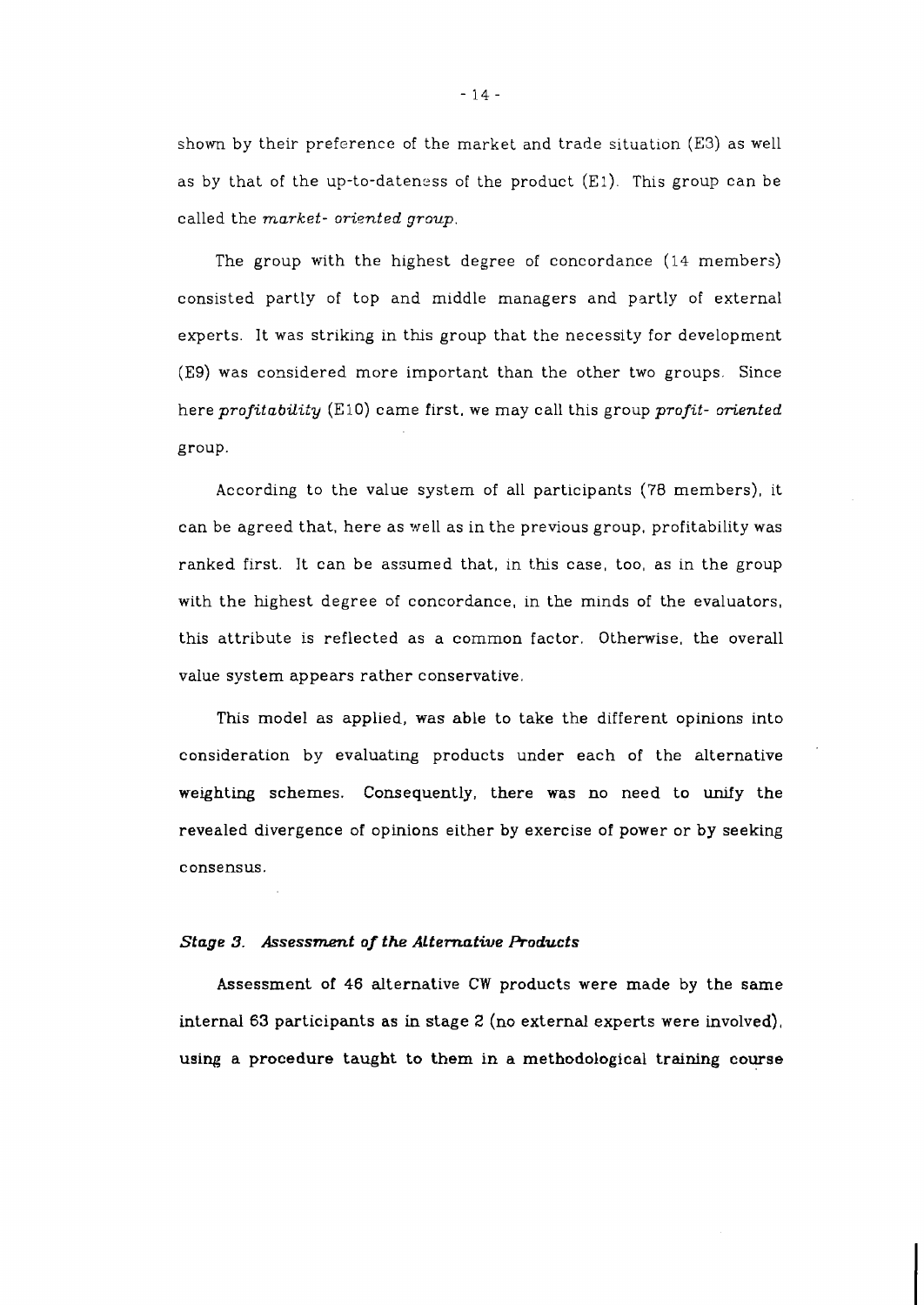arranged by the consultants that enabled them to express both valuation and uncertainty on the attributes identifjed in stage 1 in a format appropriate for input to stage 4.

The evaluation of the *product* rather than the *product- class* served as the basic unit in the evaluation of product-mixes and in the formation of company policy. Individual products could be adequately evaluated here because of the relatively small number of them in each of the four product classes. In all, 46 products were assigned for examination. This number did not comprise end products and packaging variants that had previously been represented in the product list of the company but that were currently withdrawn from production.

The principle underlying the selection of *ezperts* was that the products should be evaluated by the set of people with the most information available about the product or the given attributes. CW managers also served in this role here. Each expert was expected to provide only information concerning products or attributes in areas where he was competent. However, a significant demand for development of the methodology emerged from this. The problem of **linking** information resulting from the experts' individual sequences in the simulation model had to be solved.

The evaluation on each product on each of the main attributes was carried out on a scale ranging from **0** to 10, by a method involving credible interval estimation on the scale, with the simultaneous consideration of subattributes. Assigning a value of 10 on the scale meant that the given product fully met the requirements represented by the attribute (and those subattributes grouped under it), while **0** showed that the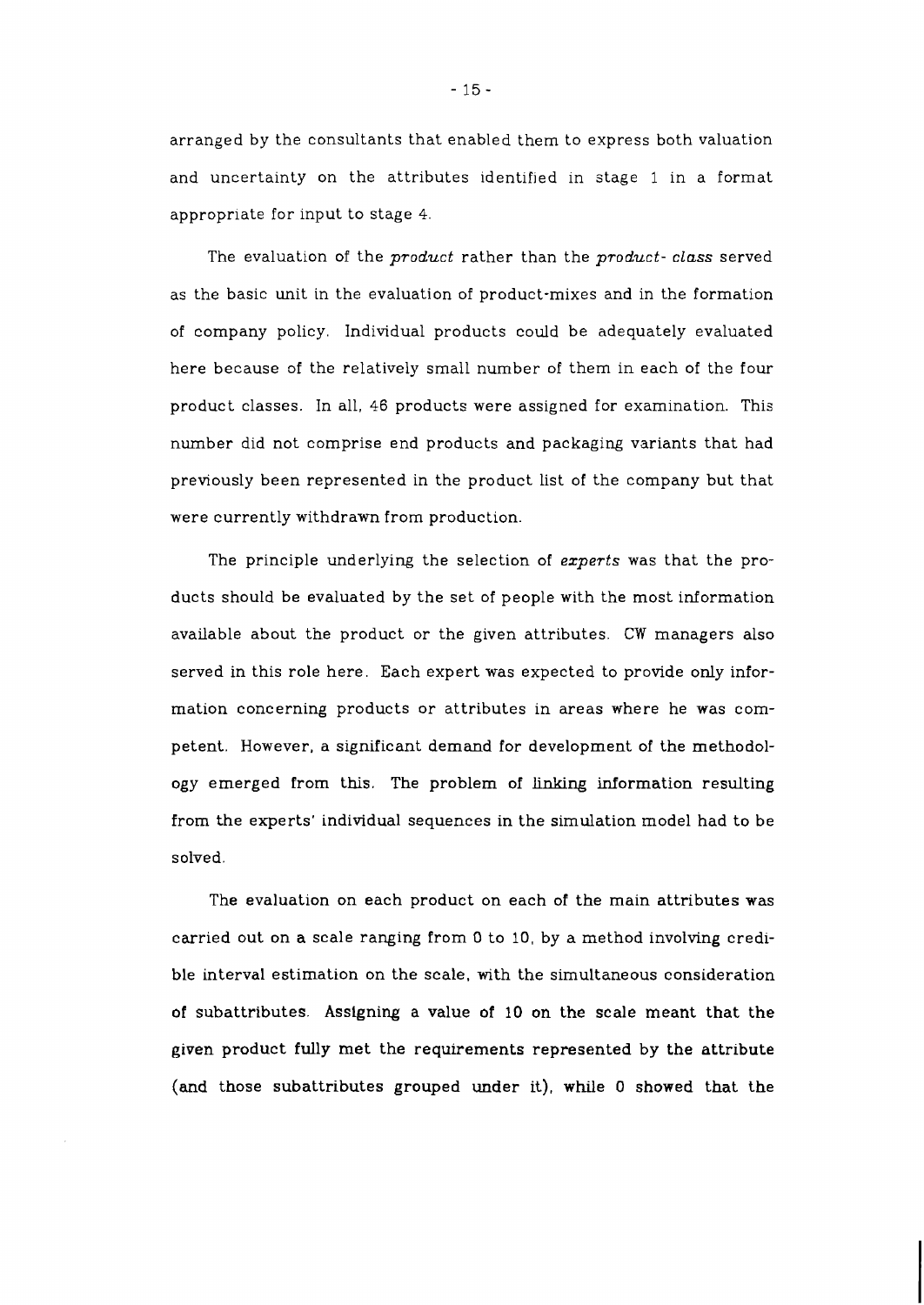product did not meet the requirements at all. Each evaluator gave credible intervals expressed in terms of a center (most likely value) and lower and upper bounds. The uncertainty of the evaluator (characterizing his lack of information) was expressed by the length of the interval, while the center position in the interval was taken as his assessment of the product. In carrying out the procedure, the first step for the evaluator in considering each attribute was to choose best product and to place it at 10 (i.e., it defined the requirements to be met by the other products). The assessment of the other products on the scale was then carried out relative to the best product.

The examination of the products by the experts in this way was carried out over a period of one month.

#### *Stage 4. Computation* **of** *Mdtiattribute Utilities* **of** *Products in* **the** *Mu*

This was performed by the *consultant analysts*, using a multicriteria simulation model developed by Kiss et al. (Kiss 1978, Kiss and Török 1979), from a procedure proposed by Kahne (1975). The computations performed within the model resulted in three *separate* sets of rankings of the products evaluated in stage 3: one for each of the opinion groups whose attribute weighting vectors were assessed in stage 3. The consultants reported the assessment of each product in terms of how each of the three groups viewed it, according to the simulation model.

The computation was based on a multiattributed decision structure with judgments on individual attributes being represented by *intervals* instead of fixed values. The length of the interval **was** proportional to the uncertainty characterizing the opinion of the experts. The causes of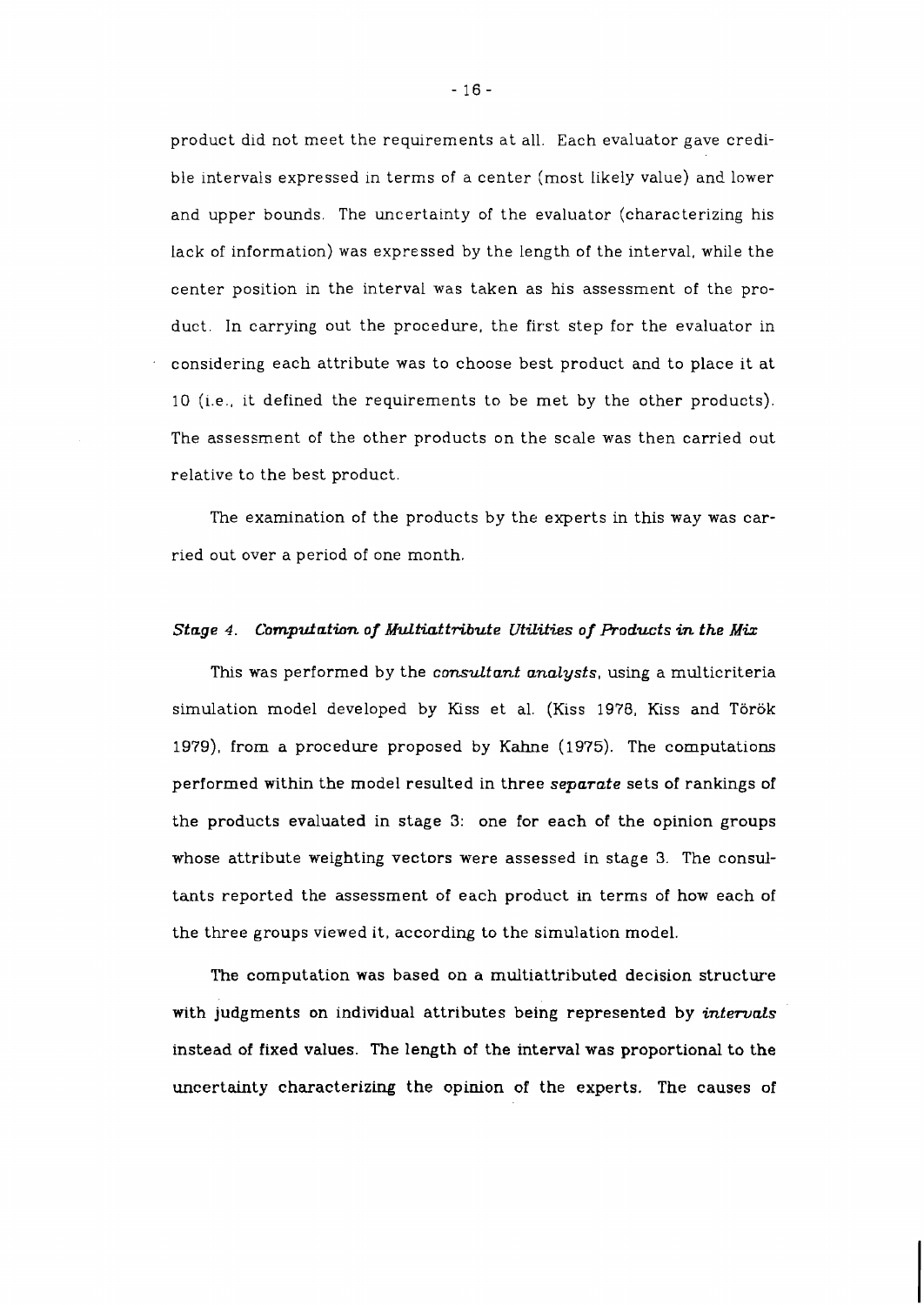uncertainty were

- $(i)$  lack of information available to individual evaluators concerning features of a product, and
- (ii) differences in opinion between members of the group (which could be the consequence either of lack of information or of differing interests).

Thus the numerical judgments input to the computation were in fact "subjective" experts' estimates, controlled by similar estimates of other experts. That is why there was no exogenous principle that would be appropriate to determine "right" opinion or the "right" value within each interval. Accordingly, each point of the interval was regarded as being possible, and we used a random number generator (from a uniform distribution over the interval) to determine the concrete values needed in the individual steps of simulation.

After hundreds or thousands of iterations such steps in the simulation, each product under investigation could be characterized by a distribution function referring to the place of the product occupied in the overall ranking of the products on each attribute. The uncertainty of the judgment was expressed by the characteristics of the distribution. The structure of the model allowed us to determine the expectation values and the variance of the distribution characterizing each product on experts' views concerning the attribute.

The distributions on all attributes for each product were aggregated to give an overall distribution for the product. This aggregation was performed three times, the sets of attribute weights for each of the three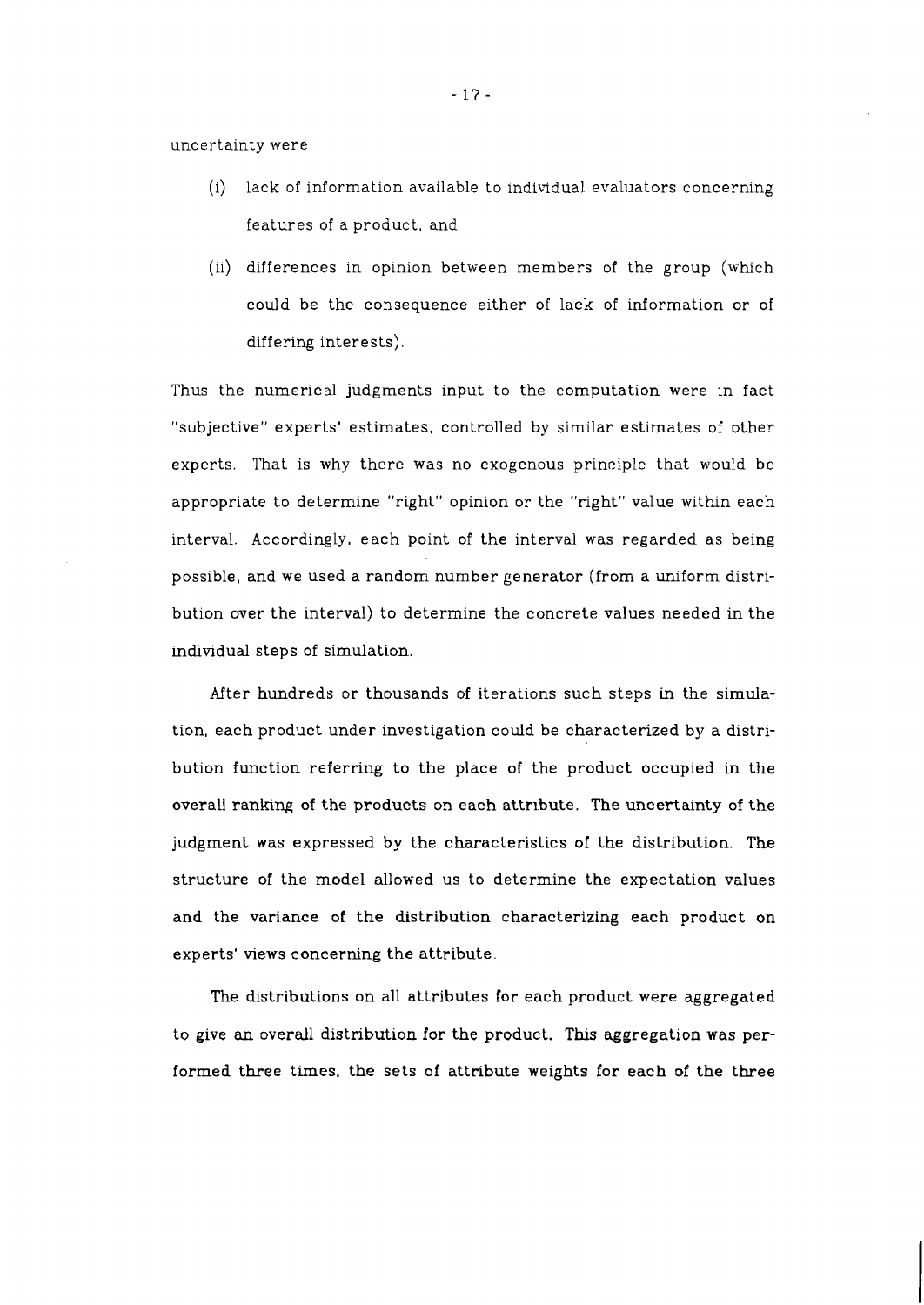groups identified above. In this way the computations of the model resulted in rankings based on the opinion of three different experts' groups (see Table 1) with each set of rankings accounting for the 10 main attributes simultaneously. Along with the position of the products in the three overall rankings the distribution for products on individual attributes produced by the computer program allowed us to discover the weak points of the products and to point out uncertainties and the differences of opinions. As an illustration, here is a report generated for a product on the basis of the procedure described above:

"The product is in the first third of the ranking, its rank order numbers according to the weight of each of the three opinion groups are 10, 10, 11. According to the opinion of the group of top executives its profitability and up-to-dateness are very good, its market position and necessity for development are weak and average, respectively. In judging profitability the other two groups are of the same opinion. The product is seen by the third group to be well above average as far as up-to-dateness is concerned. Each group is rather uncertain concerning the profitability of the product, and the uncertainty expressed in the second group is greater than the average when judging the extent of necessity for development of production, man-power requirements and expressed uncertainty is greater than average. In the third group when judging up-to-dateness and importance."

### *Stage 5. Strategy Making*

This stage was not covered by the DSS, as the decision makers did not wish the support of the analysts in this stage, and, on the other hand, analysts had no adequate method for strategy making in ths case.

The problem defined at the start of the round by CW's director as that to be addressed by the **MAU-P** DSS was complete at stage 4, but it provided simulation outputs, not strategic prescriptions. In this sense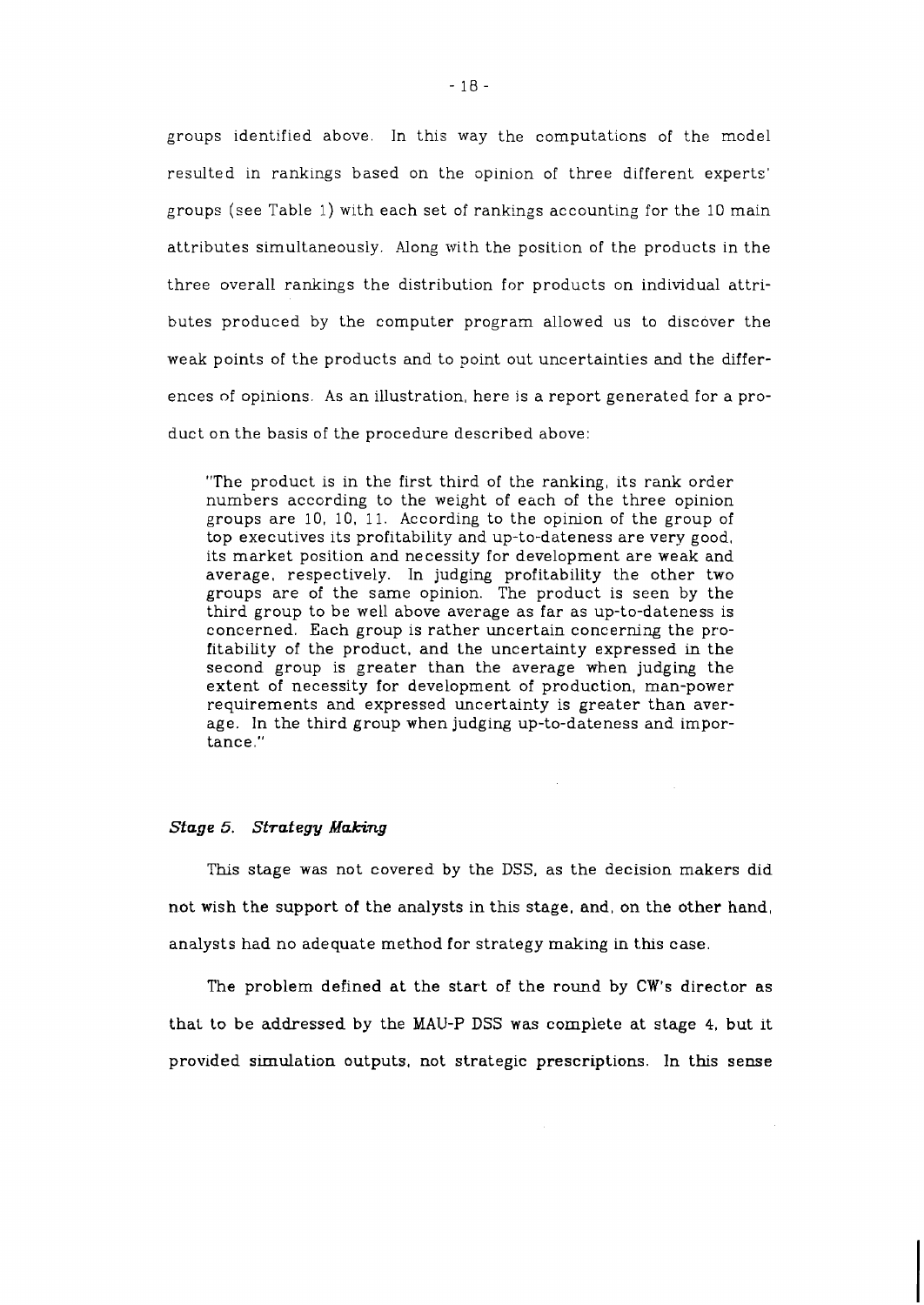the DSS supported *proposals,* rather than *decisions.* Vari and Vecsenyi (1982) discuss this as a pitfall of decisior, analysis: where the domain of the problem is greater than the domain of the decision analysis. In order to make decisions about the actual development strategies, additional criteria were used in this stage by the decisions makers (e.g., those relating to governmental programs, costs required for development, capacity constraints, etc.). Excluding these from explicit consideration withn the MAU-P DSS meant that only part of the *decision makers'* values and preferences had to be made explicit and subjected to formal analysis which implicit values could be taken into consideration intuitively by the decision makers in arriving at the actual decision which was taken in stage *5.* 

In hierarchical decision-making systems, a partial analysis of the problem like that carried out in stages 1 to 4 supports the motivation of the lower level decision makers to *meet the expectations of higher- level decision makers.* 

However, in ranking of the products and the characterization of the individual products provided by the **DSS** proved to be very useful for the company executives in forming strategic decisions, although they did not treat this information as prescriptive.

In the first step of strategic decision making, the production strategy was determined. Taking into account information concerning the ranking of the products it was decided whch products were to be included or not into the production plan for the next few years. The detailed analysis of the existing products provided through the DSS prepared the way for the formation of the company's development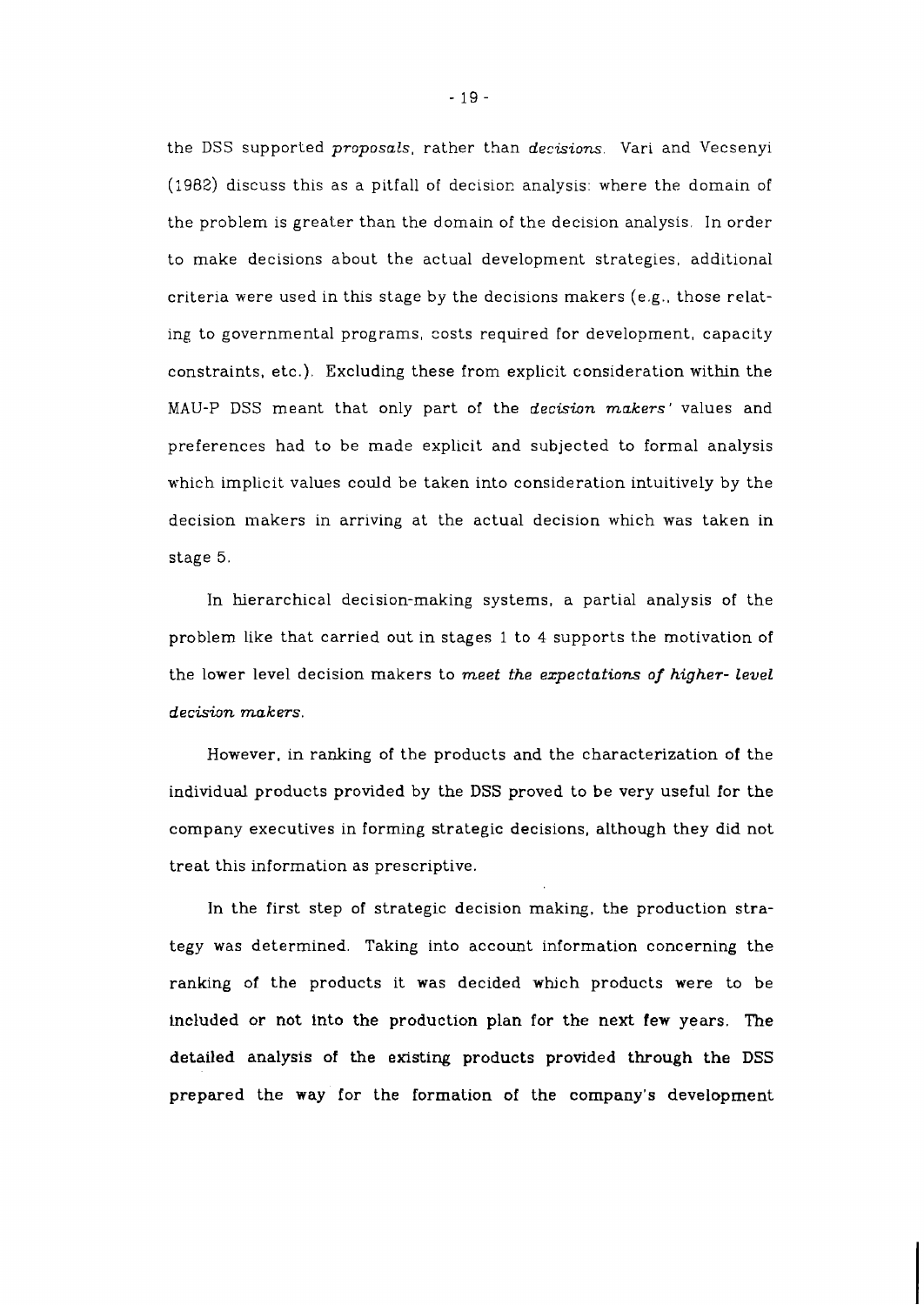strategy. In particular, the uncovering of the weak points of the products in the reports generated from the results of the DSS indicated the main directions for product development.

Consequently, the following development strategy was determined:

- (i) Development can be and must be realized within a short period in the production of pesticides, herbicides and their intermediaries. (The most important of the pesticides identified for development were in the first quarter of the ranking of the products output from the DSS, while even the worst of them was placed in the middle of the rankings of 46 products, the kinds of intermediaries, identified as important for development were in the last third of the ranking. This fact can be accounted for by noting that they were currently at a pre-development stage.)
- (ii) Development of those plastic products occupying the first place in the ranking to be maintained at the current level.
- (iii) The production of any products currently produced in small volume, which are represented in the last third of the ranking is to be stopped until 1983.

This point, marking the end of the round, we reached six months after its start. It is, however, only one part of the strategy. The other part of the strategy concerns the evaluation of alternative R & D plans for those groups of projects identified above for further development. These are not considered in this report, as decision making in this report was not supported by the **MAU-P** DSS described here.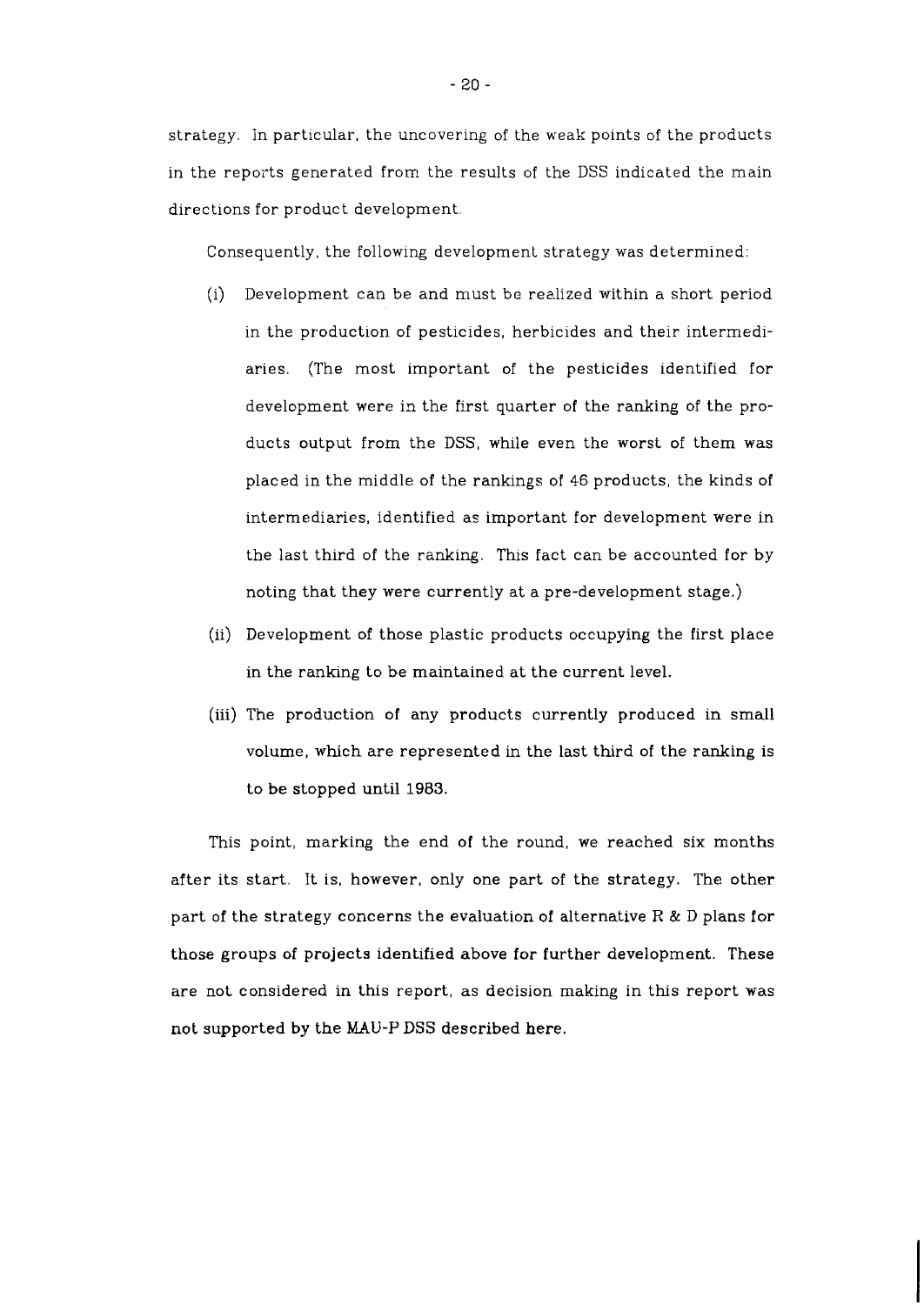## **IV. CONSEQUENCES OF IMPLEMENTING A DSS IN ROUND 1**

The results and methodological experiences acquired through the work carried out in Round 1 in implementing a DSS supporting decision making with the aim of modernizing CW's product-mix are as follows:

- The attributes identified in the literature on R & D policy making (OT-OMFB, 1978) were made easier to handle by the modifications and the working out of the system of criteria to be incorporated in the DSS.
- The way that the attributes were interpreted and discussed by the company executives and experts indicated that the consultants succeeded in their motivation to introduce modern approaches and methods of decision making into the company.
- Through developing and implementing a method for placing weights on criteria, it became possible to discover and describe their varying importance. In this method, the views of external experts and the value system of persons with influence on the company could also be taken into account.
- **A** unified approach to the tasks involved in product evaluation and knowledge of the techniques involved was achieved through the incorporation of a methodological training course.
- The examination of the products and strategic decision making has been transformed from disjunctive activities into a collective enterprise.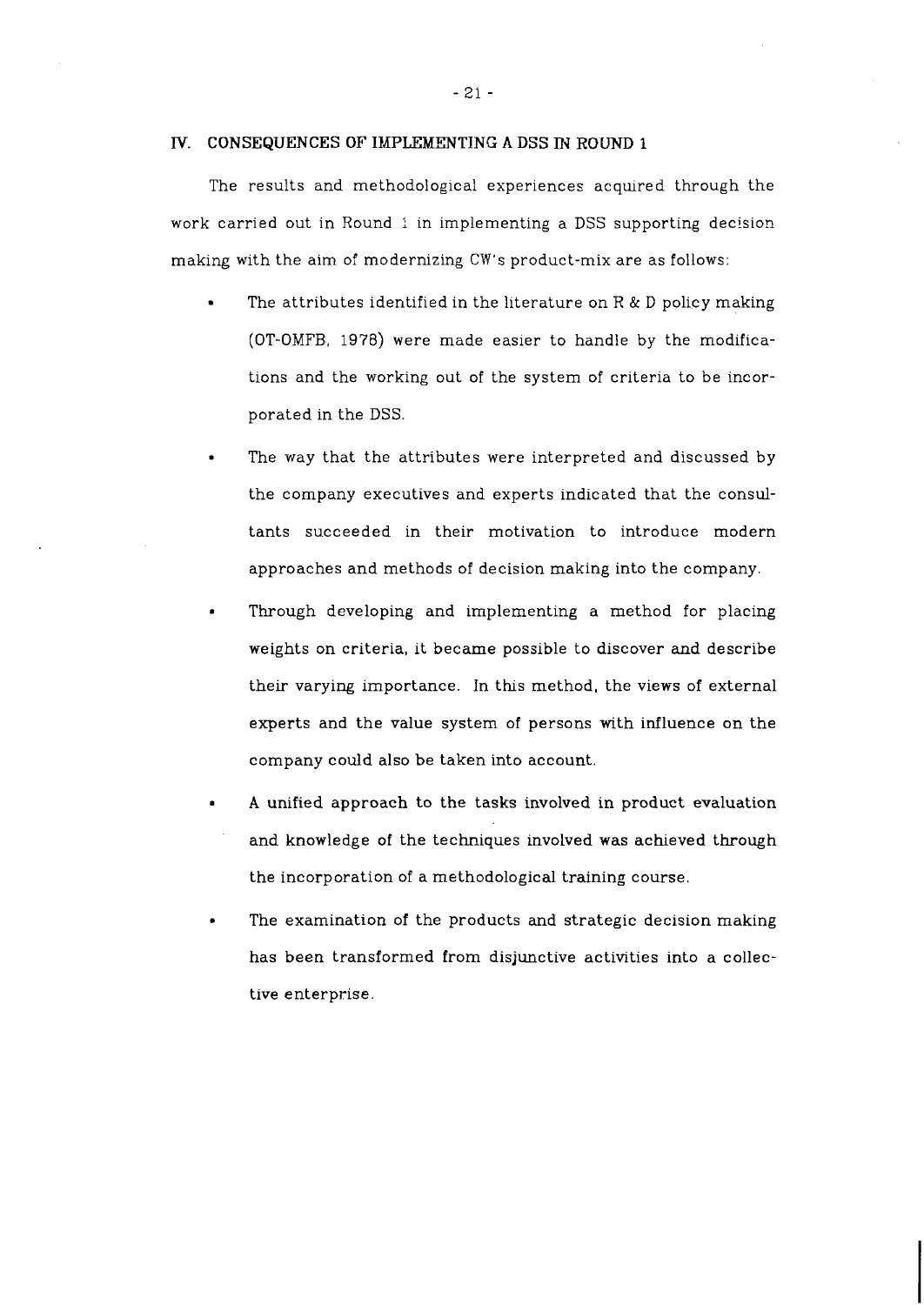- **A** close linkage was established between executives and computer-based procedures in concrete (rather than purely formal) decision making activities.
- Through the use of the clustering techniques incorporated in the weighting procedure, together with the use of the simulation model in the preparation of the ranking of the products output by the DSS, information that was formerly obscured could be recognized (e.g., differences of similarities in value system of the different groups of evaluators, differing judgments of the products, and the uncertainties in experts' judgments, the weak points of the products).
- The systematic feedback of information concerning the results produced by the computer based techniques led to discussions and deeper analysis of key issues, thus offering new opportunities to confront and clarify differences in opinion and to form a collective value system appropriate for the formulation of policy.
- In exploiting the possibilities of collective work, an effective and fruitful interorganizational cooperation proved to be realizable.

## **V. ROUND 2**

Nearly two years after the completion of the first round, **CW's** director requested the re-implementation of the DSS. Since stages and methods utilized in Round 2 were basically the same as those of Round 1. we **will** review here only the principal deviations and changes in the pro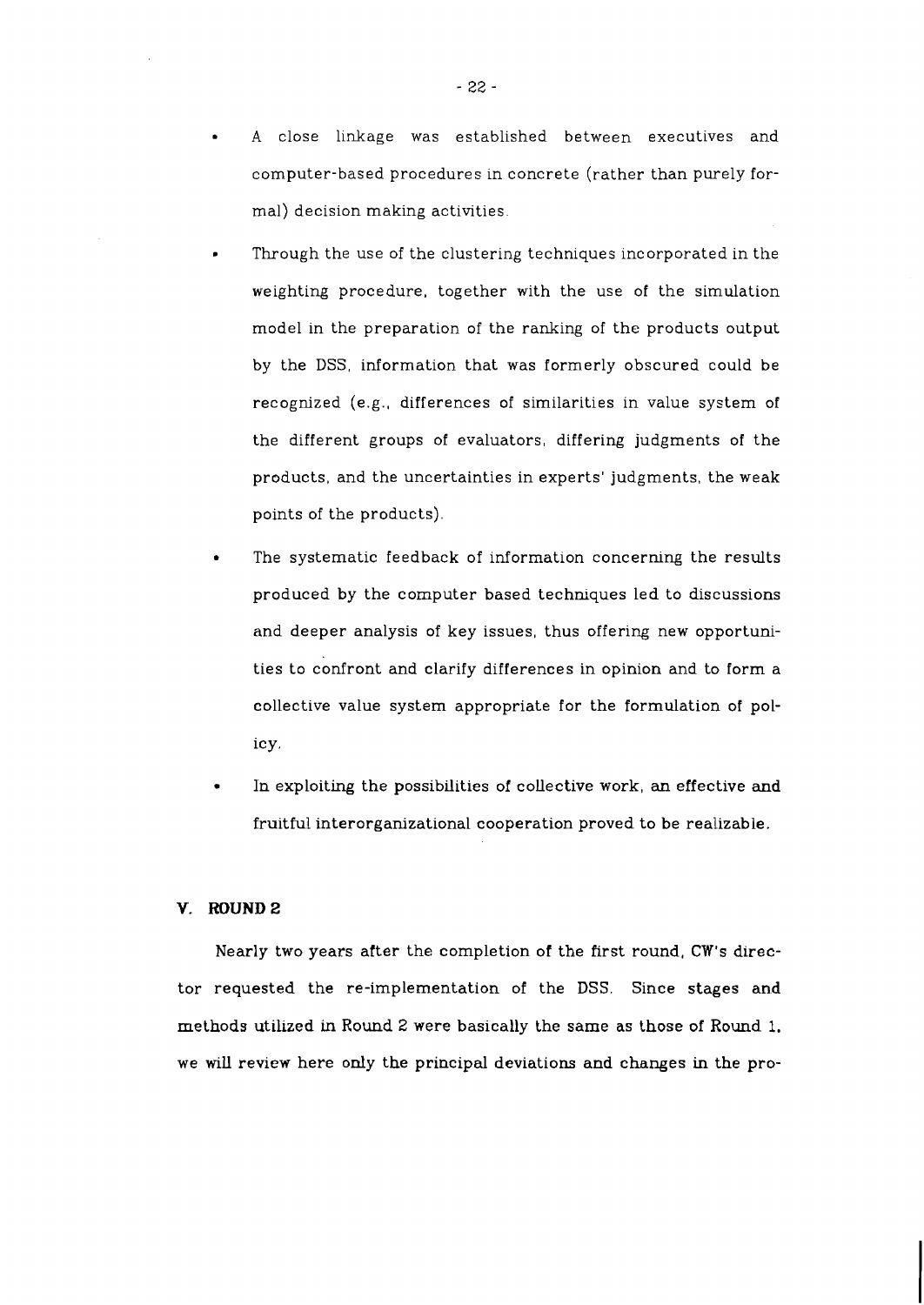cedures in Round 2, compared with those implemented in Round 1

### **A.** Responsibility and Motivation of Parties Involved

The *decision makers'* motivation changed somewhat between the two rounds. Their need for justification of their decision-making at a higher level in the planning hierarchy had now decreased as the company's achievements had improved, removing the necessity for such justification. In Round 2, the principal motivation of the *decision makers* was now:

- (i) to test their previous strategy by using new information based on the changed environment and internal situation of CW;
- (ii) to make a new strategy taking into account the results of the DSS.

The motivation of the *ezperts* within the company did not alter significantly. It was interesting to note, however, that those experts who did not respond to the request to participate in the first round now wished to be included in the second round. This indicates the significance of the DSS (and participation in it) in organizational life within the company. The director also realized the importance of participation of middle-level managers and experts. This resulted in the participation of no less than 110 company executives and experts in Round 2. *Eztmal* experts were not, however, among these participants, for their good-will was won in the first round and so no requests were made for their participation in the second round. The consultants were motivated by the chance of being able to repeat the DSS m the same organization. and thus make improvements and comparisons.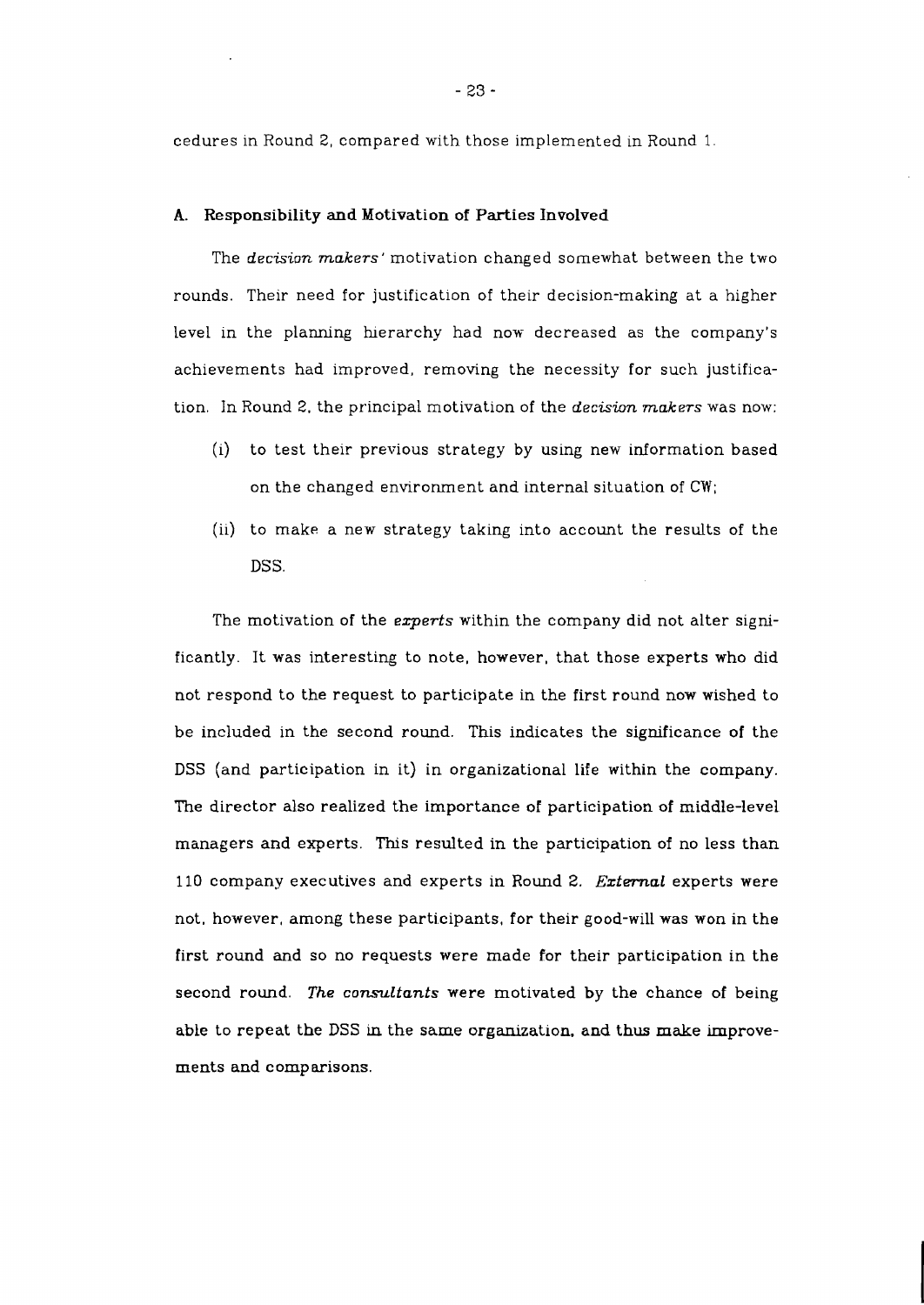#### B. Stages in the Analysis

The sequence stages of the analysis in Round **2** did not alter from that of Round 1 but the outputs of the individual stages differed from those of the first round.

## *Stage 1. Ezplmation of Attributes*

Due to the experiences of the previous analysis as well as to the changes in the environment, the set of attributes defined in Round 1 were revised by company executives and experts.

This revision left the main attributes unaltered, however, it altered about 30% of the subattributes, and this in turn altered the precise definitions of the main attributes.

It is interesting to note that decision makers did *not* attempt to modify the set of main attributes to be incorporated in the DSS, even though, in formulating strategy in stage 5 of Round 1, other attributes had been taken into consideration in describing aspects of products. It appears they wanted once again to avoid the explicit incorporation of these latter attributes into a DSS.

#### *Stage 2. Weighting of Attributes*

The method of computing weights for attributes **was** similar to that used in Round 1, but the number of participant in the procedure increased from 63 to 110.

**The value** systems of the participants was revealed by the **same** clustering program employed in Round 1. Again. approximately 10 opinion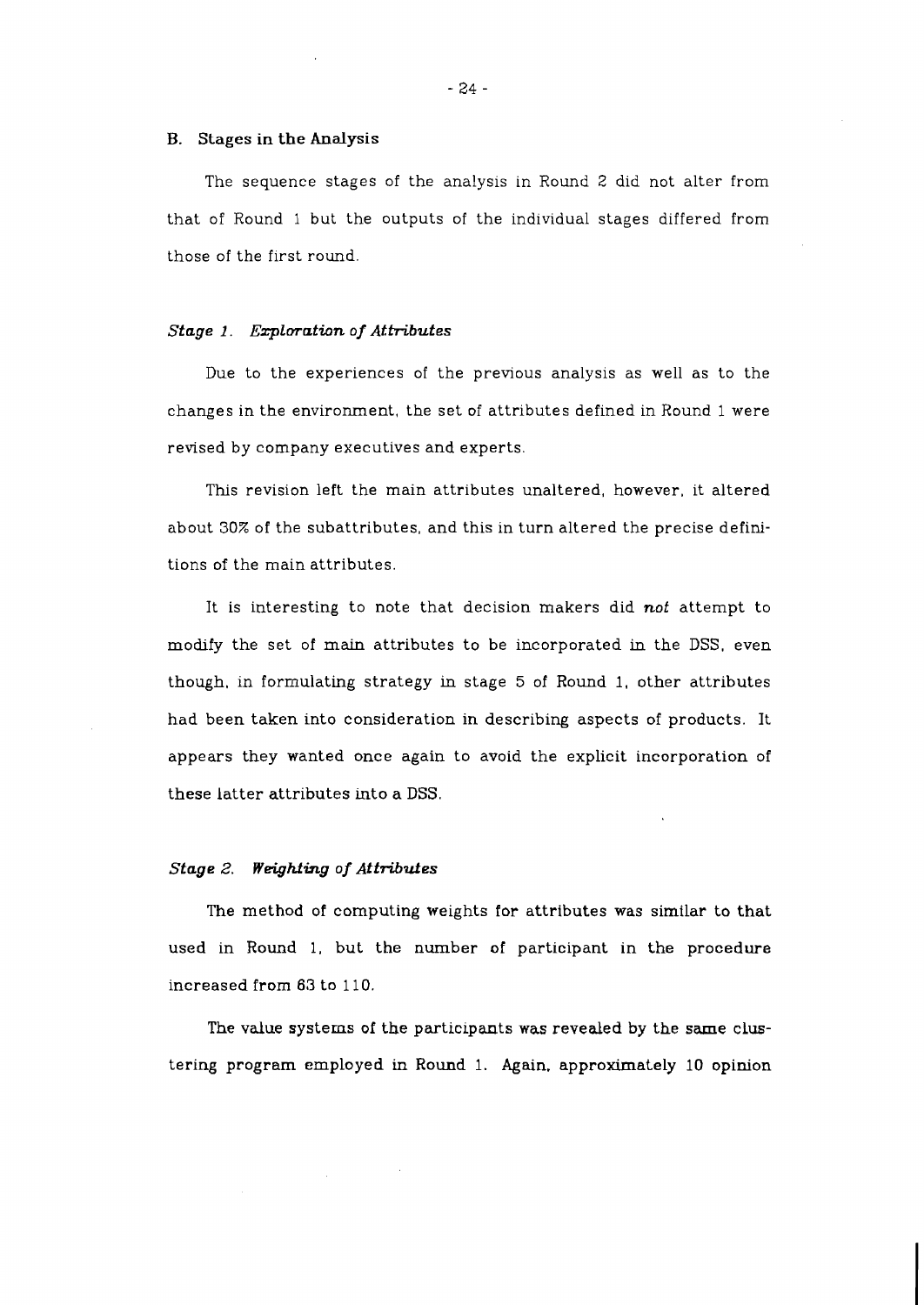groups were determined through the clustering procedure. After discussing these groups, it was agreed that the DSS model should consider the weights of the following six groups:

- 1. top managers (11 members)
- 2. market-oriented group (14 members ranking market situation in the first place
- **3.** significance-oriented group (12 members ranking the significance of the product in the first place)
- 4. up-to-dateness-oriented group (10 members)
- *5,* profitability-oriented group (a significant number of the participants, i.e., 41 members)
- 6. all participants

Groups 1 and 6 were defined a *priori,* the other four were selected opinion groups from the clustering procedure.

Table 2 shows the ranks of attributes according to these six groups of participants.

## *Stage 3. Assessment* **of** *the Alternative Froducts*

There was a significant difference between the 1979 and 1981 production lists. In the meantime, the company had stopped manufacturing some items, and had initiated the development of some new products. The results of stage *5.* Round 1, were partially responsible for these changes. While in the first round, 46 products had been considered alternatives, in Round 2, only 41 were considered.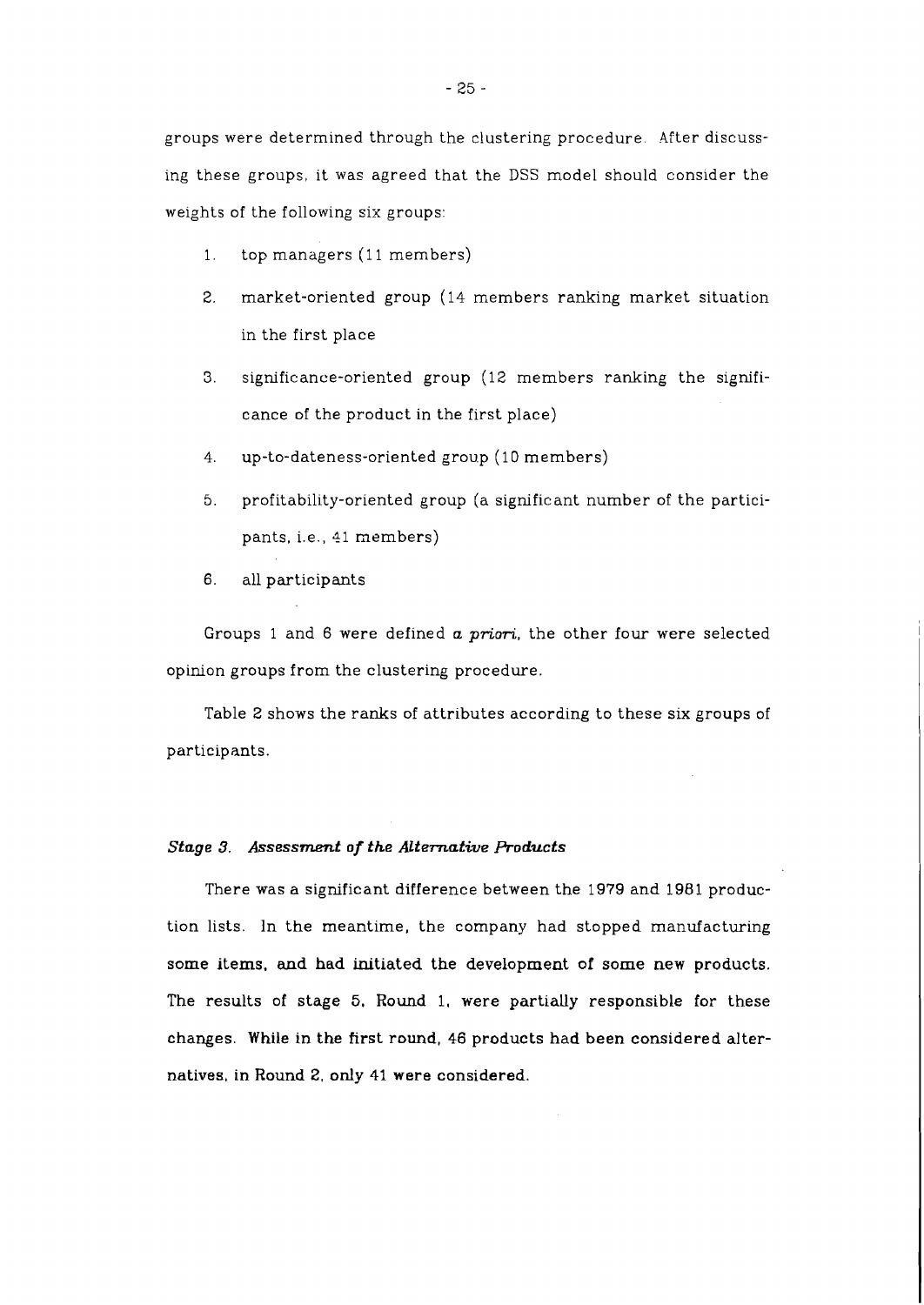|                | Top<br>managers | "Opinion groups" |    |    |    | All               |  |
|----------------|-----------------|------------------|----|----|----|-------------------|--|
| Groups         |                 | 2                | 3  | 4  | 5  | participants<br>6 |  |
| Attributes     |                 |                  |    |    |    |                   |  |
| E1             | 4               | 6                | 5  |    | 5  | 5                 |  |
| E2             | 3               | 4                |    | 4  | 4  | 3                 |  |
| E <sub>3</sub> |                 |                  | 2  | З  | 2  | 2                 |  |
| E4             | 6               | 5                | 6  | 5  | 6  | 6                 |  |
| E <sub>5</sub> | r               | 7                | 7  | 8  | 8  | 8                 |  |
| E6             | 5               | 3                | 3  | 6  | 3  | 4                 |  |
| E7             | B               | 8                | 8  | 9  |    |                   |  |
| E8             | 10              | 10               | 10 | 10 | 10 | 10                |  |
| E9             | 9               | 9                | 9  | 7  | 9  | 9                 |  |
| E10            | 2               | S                | 4  | S. |    |                   |  |

Table 2. Ranking of attributes by the various groups.

### *Stage 4. Computation of Multiattribute Utilities of Products in the Mix*

According to the assessment the products were divided into three groups. Since a product could only be allocated a maximum of 100, any product with a score above 60% could be regarded as outstanding. Those evaluated at between 40 and 60% would be average, whle those under **40**  could be regarded as weak.

On the basis of the ratings of the six "opinion groups" shown in Table 2, products were classified into three categories, giving the results summarized in Table **3.** 

Inspection of Table **3** reveals a slight tendency for the "significanceoriented" group (group **3)** to rate relatively few products as outstanding, and to rate more products as weak. However, there is no significant difference in number of products rated as average across the groups.

Naturally, assessing individual products, there were some deviations between the ratings assessed by the various opinion groups, but these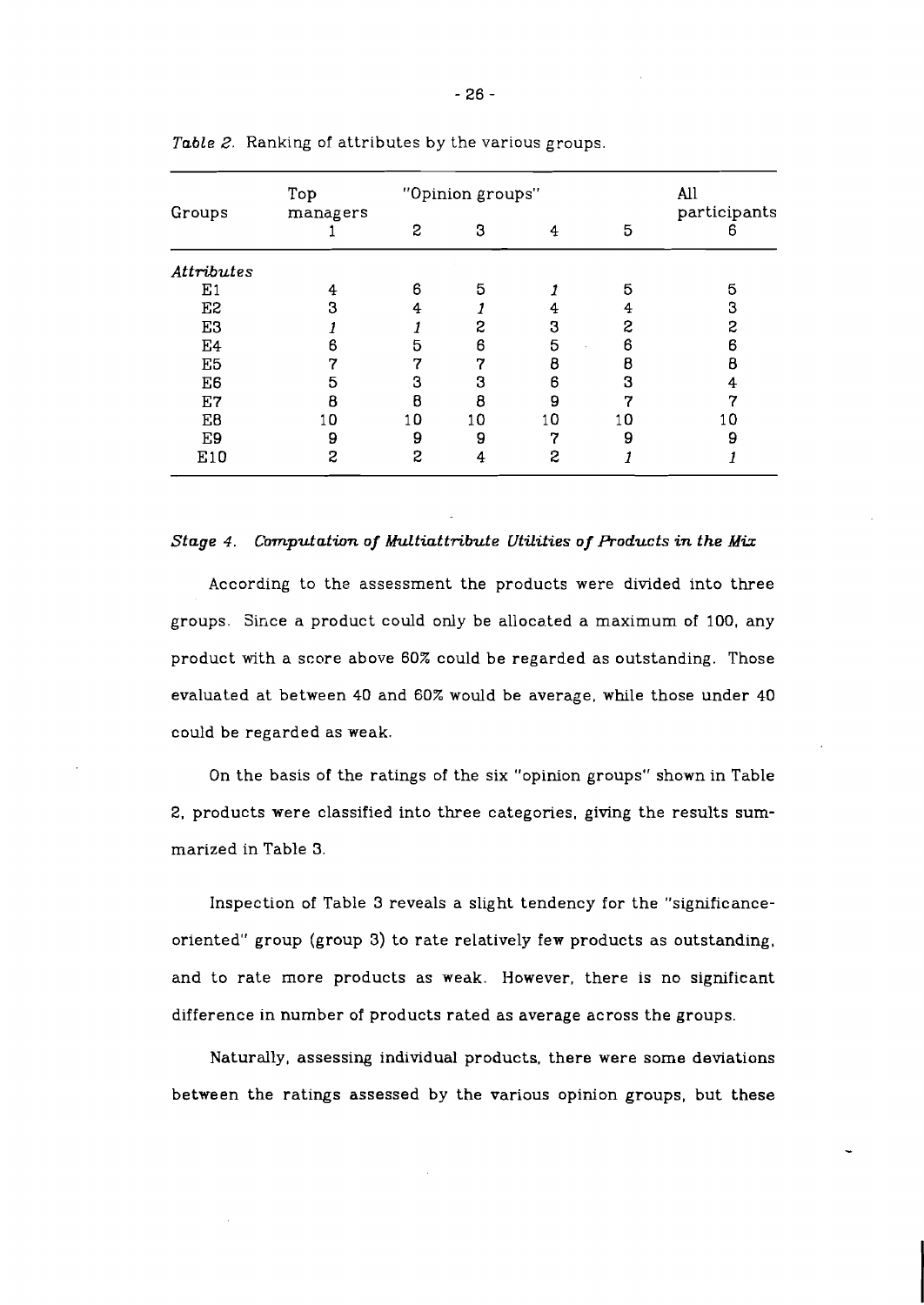| Opinion groups        |             |    | $\mathbf{2}$ | 3  | 4  | 5  | 6  |
|-----------------------|-------------|----|--------------|----|----|----|----|
| Number of<br>products | Outstanding | 11 | 9            | 5. | 9  | 10 | 9  |
| rated as:             | Average     | 19 | 21           | 21 | 20 | 55 | 22 |
|                       | Weak        | 11 | 11           | 16 | 12 | 9  | 10 |
| Total                 |             | 41 | 41           | 41 | 41 | 41 | 41 |

Table 3. Assessment of products by the various groups.

differences were never significant. There were no occurrences where one group regarded a product as outstanding, while another group rated it as weak.

## *Stage* 5. *Straf egy Mu.king*

In this stage, as in Round 1, formal procedures were not implemented to help decision makers in their strategy making activities. Instead, the output of the DSS implemented in this round (rankings of products) was used by CW's top managers to modify the strategy developed in stage *5* of Round 1. The precise nature of the other factor taken into account by their decision makers in revising CW's product mix development strategy is not known to us.

# **C. The Roles of the Parties Involved. Interfaces**

**Decision** *makers* played an active role in the whole procedure of DSS, but they refused to use any formal analysis in the strategy making stage in. both rounds.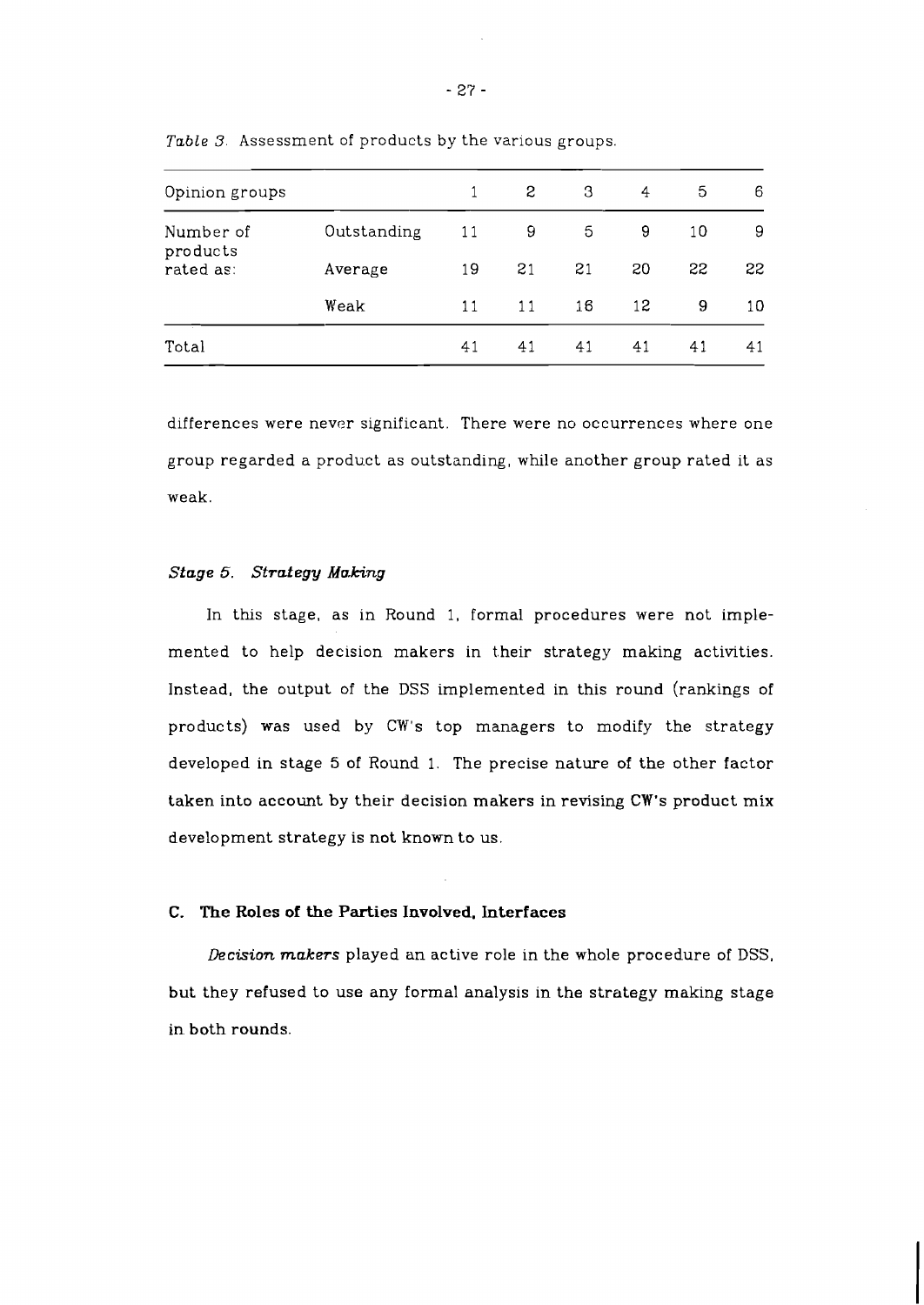*Experts* participated in adaptation and weighting of attributes and in the assessment of the products in terms of attributes.

*Consultants* had another role in the procedure. They catalyzed and organized the process and the activity of decision makers. They explored the attributes, while the decision makers and experts adapted them. They organized a training course for the participants on the methods of weighting attributes and assessment of the products and on the procedure of DSS. Consultants computed the weights of the attributes and the assessments of the products, whle the weighting and assessment were made by the decision makers and the experts.

The *computer* was used in stage 3 for computing group statistics on weights and identifying the value systems of the decision makers and experts. It was used in stage 4 for multiattribute aggregation of data relating to assessment of the products and in computing the measure of uncertainty of each aggregated assessment. The computer was used only by the consultants; only the *results* of the computer based analysis were discussed with the decision makers and experts. The feedback and the discussion were part of the **DSS** procedure.

#### **VI. CONCLUSIONS**

The use of DSS was successful because

- actual decision makers participated in the whole procedure;
- actual decision makers were interested in the result of **DSS;**
- actual decision makers were the clients;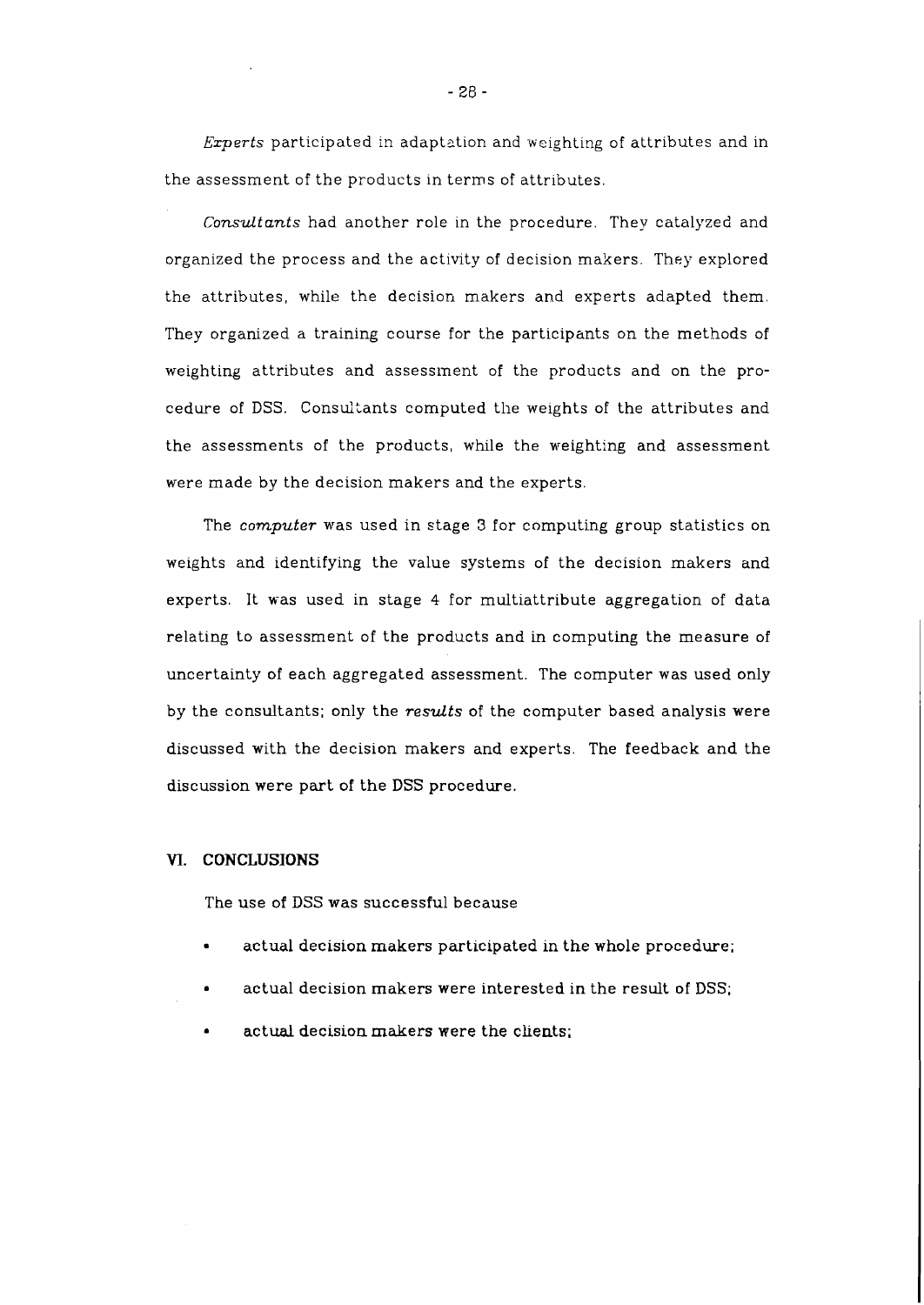- tools and methods producing easily accessible results were used;
- a training course helped the application;
- previous knowledge possessed by experts could be utilized;
- in Round 1 approximately 70% and in Round 2, 90% of the managers participated (the higher the proportion who participate, the greater the likelihood of a successful application).

## **Effects of Changes Between Round 1 and Round 2**

The change in decision makers' motivation for employing DSS was important for the consultants. In Round 1, the use of DSS was viewed by the decision makers as one of the tools of survival, but in Round 2, DSS was principally viewed as offering a good help for re-evaluating the product-mix R & D strategy developed in stage *5* of Round 1 using the results of the DSS implemented in Round 1.

The role of the training also changed since the first application of DSS. During the first round a 10-hour training course helped the decision makers and experts to learn the methods of weighting attributes and assessing the products and the procedure of DSS. As part of this course, the attributes were weighted and the results of aggregation were discussed. In Round 2 just four hours of training was found to be sufficient because the majority of the participants in the round were now familiar with the methods and use of DSS.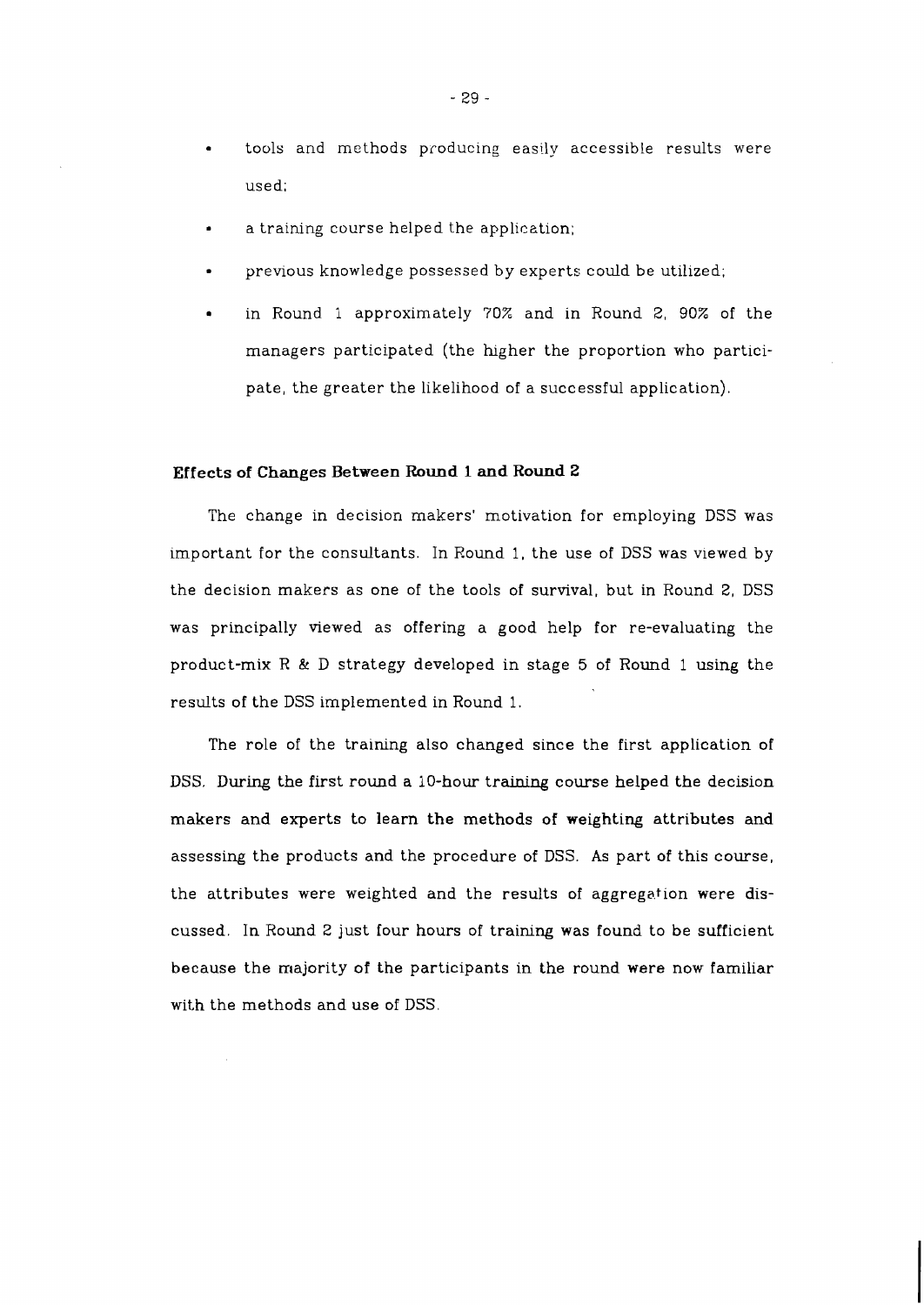A change in the role of the consultants between Round 1 and Round **2**  was observed. In the second round the decision makers and most of the experts had interiorized the procedure and so interactions with consultants were requested less frequently.

However, there was no *change in the pitfalls* offered by the problem to be analyzed. As pointed out in our discussion of Round 1, there was still a difference between the actual decision problem and the problem proposed for analysis.

In this case, the decision makers refused to use any formal analysis in strategy making in either rounds. However, the repeated use of DSS shows that, in spite of the limited decision problem to be involved by the formal analysis, decision makers could profit by it. Given the motivation of the decision makers in their conduct of stage *5* in both rounds, it appears that the DSS in this case met the goals of the decision makers through being perceived as a *proposal support system* (PSS; hence the emphasis on its simulation capability) rather than as a *decision support system.* Understanding the role of the DSS here as a PSS avoids pitfall for decision analysis discussed above, this may have provided the key to its success.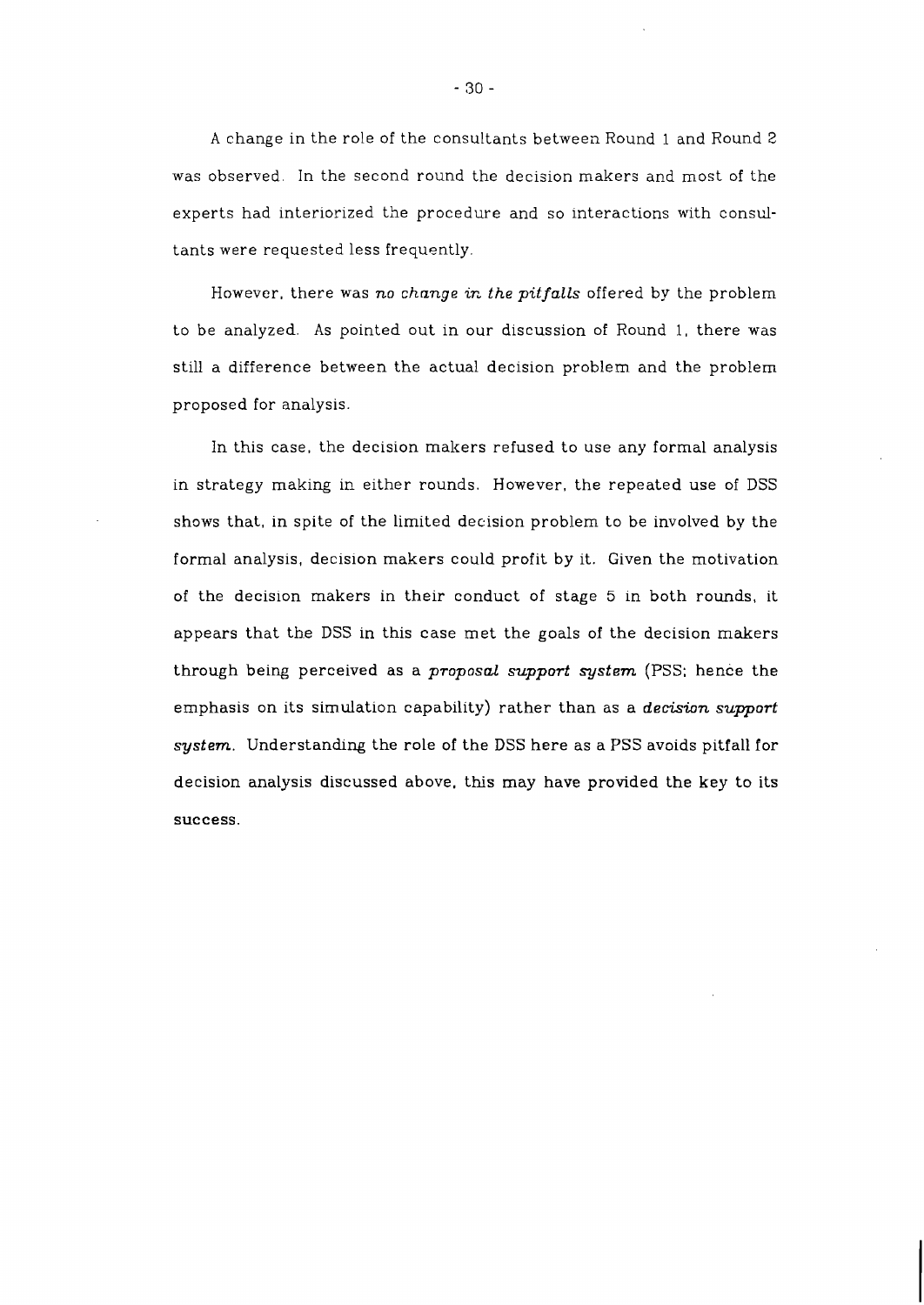**REFERENCES** 

- Goeller, B.F. 1977. Protecting an Estuary from Floods--A Policy Analysis of the Oosterschelde. Volume 1. Summary Report R-2121/ 1-Neth. Santa Monica, California: The Rand Corporation.
- Humphreys, P.C., A. Vari and J. Vecsenyi. 1982a. Methods for Analyzing the Effects of Application of Decision Support Systems in R & D Decision. CP-82-69. Laxenburg, Austria: The International Institute for Applied Systems Analysis.
- Humphreys, D.C., 0.1. Larichev, A. Vari, and J. Vecsenyi. 1982b. Comparative Analysis of Use of Decision Support Systems in R & D Decisions. In H.G. Sol (ed): *Frocesses and Tools for Decision Support.* Amsterdam, North Holland.
- Kahne, S. 1975. A procedure for Optimizing Development Decisions. *Automatica* 11 :26 1-269.
- Keen, P.G.W. and R.D. Hackathorn. 1979. Decision Support Systems and Personal Computing. Technical Report 7901-03. Phladelphia: Department of Decision Sciences. Wharton School, University of Pennsylvania.
- Kiss, R. 1978. The Organization of Open Decision Making. Budapest: Bureau for Systems Analysis of the State Committee for Technical Development (in Hungarian).
- Kiss, R. and L. Torok. 1979. A Model and Procedure for the Analysis of Complex Systems on the Basis of Technical-Economic Criteria.